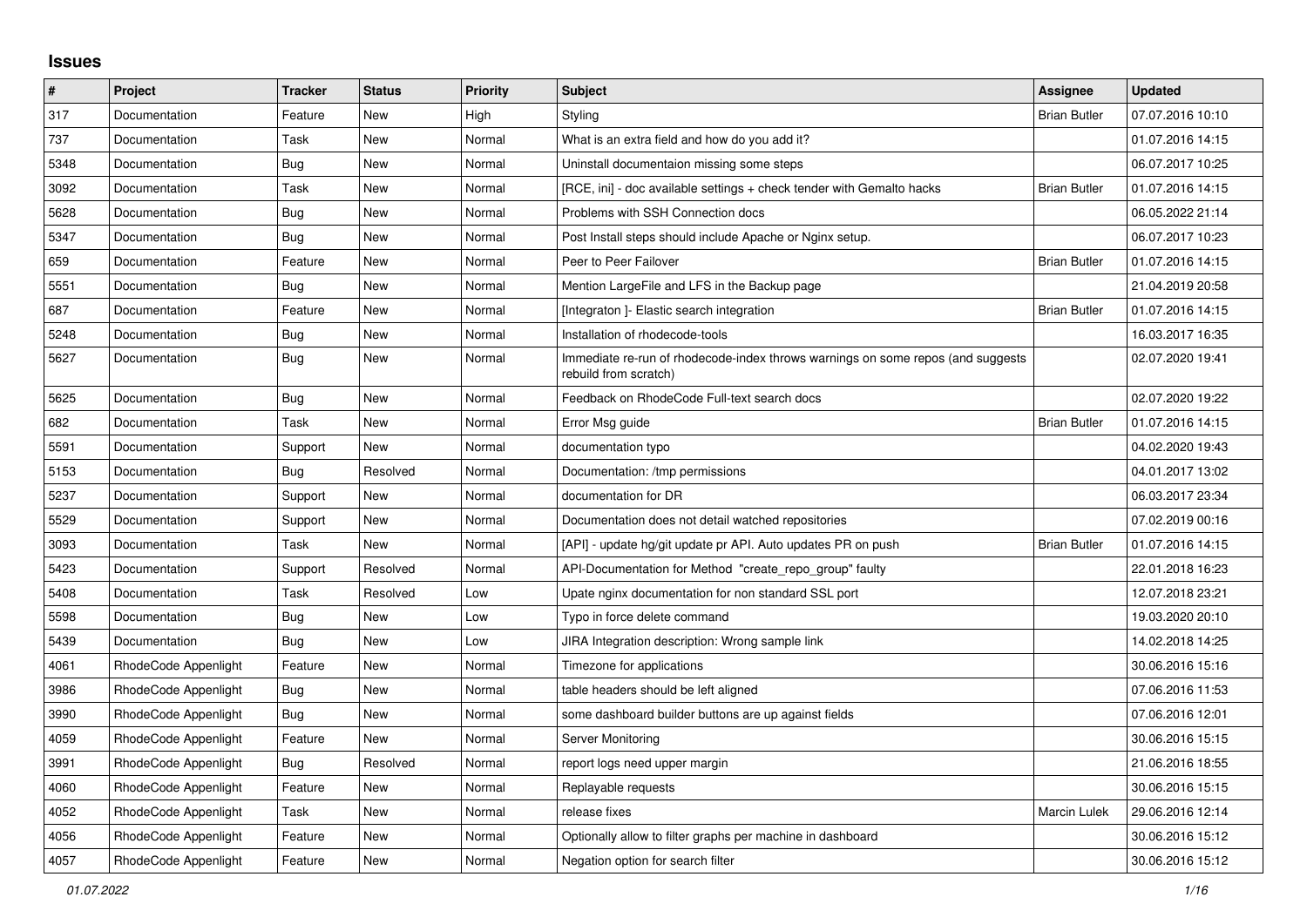| $\pmb{\#}$ | Project              | <b>Tracker</b> | <b>Status</b> | <b>Priority</b> | Subject                                                                                                    | <b>Assignee</b>    | <b>Updated</b>   |
|------------|----------------------|----------------|---------------|-----------------|------------------------------------------------------------------------------------------------------------|--------------------|------------------|
| 3989       | RhodeCode Appenlight | Bug            | Resolved      | Normal          | even up report spacing                                                                                     |                    | 21.06.2016 18:55 |
| 3994       | RhodeCode Appenlight | Bug            | <b>New</b>    | Normal          | during setup, user is given option to make admin account even if one does not exist                        |                    | 08.06.2016 12:44 |
| 4064       | RhodeCode Appenlight | Feature        | New           | Normal          | Create a multiple action feature for Reports and Logs lists                                                |                    | 30.06.2016 15:18 |
| 4062       | RhodeCode Appenlight | Feature        | New           | Normal          | A way to see browser breakdown for an error                                                                |                    | 30.06.2016 15:16 |
| 4071       | RhodeCode Appenlight | Feature        | <b>New</b>    | Normal          | Allow for easy out-out of assigned permissions                                                             |                    | 05.07.2016 10:14 |
| 3987       | RhodeCode Appenlight | Bug            | New           | Normal          | adjust footer so it's consistent with the website footer                                                   |                    | 15.06.2016 10:20 |
| 4063       | RhodeCode Appenlight | Feature        | New           | Normal          | add option to specify custom value in dashboard select                                                     |                    | 30.06.2016 15:17 |
| 4220       | RhodeCode Appenlight | Feature        | New           | Low             | Search params allow sorting of result.                                                                     |                    | 06.09.2016 16:33 |
| 5342       | RhodeCode Appenlight | Bug            | New           | Low             | Broken link [Applications Modify application]                                                              |                    | 21.06.2017 21:21 |
| 4017       | RhodeCode Appenlight | Feature        | New           | Low             | application logos need help                                                                                |                    | 14.06.2016 11:52 |
| 5434       | RhodeCode CE/EE      | Bug            | Resolved      | Immediate       | Locale problem                                                                                             |                    | 01.10.2021 09:51 |
| 5491       | RhodeCode CE/EE      | Support        | New           | Urgent          | Upgrade RhodeCode Community + VCSSERVER from 4.10.4 to 4.12.4, pull request<br>stop working with reviewers |                    | 30.08.2018 09:47 |
| 5517       | RhodeCode CE/EE      | Bug            | Resolved      | Urgent          | Problem with upgrading to Community-4.15                                                                   |                    | 11.12.2018 06:32 |
| 5621       | RhodeCode CE/EE      | <b>Bug</b>     | Resolved      | Urgent          | $LDAP + User Groups authentication playing not working after upgrade to 4.19.x$                            |                    | 15.06.2020 17:56 |
| 4273       | RhodeCode CE/EE      | <b>Bug</b>     | Resolved      | Urgent          | GIT executable not seen by vcsserver                                                                       | Martin<br>Bornhold | 13.10.2016 15:45 |
| 4166       | RhodeCode CE/EE      | Bug            | Resolved      | Urgent          | [ce] Rhodecode crashing after MySQL error                                                                  |                    | 23.08.2016 23:35 |
| 4173       | RhodeCode CE/EE      | <b>Bug</b>     | Resolved      | Urgent          | [ce, ee] mysql recycle pool timeout not working                                                            | Daniel D           | 16.08.2016 22:02 |
| 5414       | RhodeCode CE/EE      | <b>Bug</b>     | New           | High            | When Opening New Pull Request, Target Revision Default Is Undesireable                                     |                    | 11.04.2018 23:20 |
| 5519       | RhodeCode CE/EE      | Bug            | New           | High            | User unable to fork the repo despite setting Repository Forking to Disabled                                |                    | 11.12.2018 22:21 |
| 5523       | RhodeCode CE/EE      | Bug            | Resolved      | High            | user from AD is asked to change his password when logs in.                                                 | Thierry<br>Wynsdau | 28.05.2020 20:28 |
| 5622       | RhodeCode CE/EE      | Bug            | Resolved      | High            | Upgrade from 4.18.3 to 4.19.3 broke all PRs                                                                |                    | 28.07.2020 16:44 |
| 5436       | RhodeCode CE/EE      | Bug            | Resolved      | High            | Unable To Open Pull Request in 4.11.2                                                                      |                    | 14.02.2018 11:14 |
| 5608       | RhodeCode CE/EE      | <b>Bug</b>     | Resolved      | High            | svn+ssh user set incorrectly                                                                               | Daniel D           | 31.03.2020 18:21 |
| 5606       | RhodeCode CE/EE      | Bug            | Resolved      | High            | SVN + ssh subdirectory failure                                                                             | Daniel D           | 09.04.2020 03:29 |
| 4235       | RhodeCode CE/EE      | Task           | Resolved      | High            | Support GIT LFS server                                                                                     |                    | 23.03.2017 17:24 |
| 4233       | RhodeCode CE/EE      | Bug            | Resolved      | High            | slack, git push problem                                                                                    | Daniel D           | 26.09.2016 11:56 |
| 5391       | RhodeCode CE/EE      | Task           | Resolved      | High            | Secure Email change                                                                                        |                    | 17.04.2018 21:50 |
| 4304       | RhodeCode CE/EE      | Bug            | Resolved      | High            | Search: Internal Server Error                                                                              |                    | 26.11.2016 16:26 |
| 5604       | RhodeCode CE/EE      | <b>Bug</b>     | Resolved      | High            | Search error on second result page                                                                         | Daniel D           | 30.03.2020 16:01 |
| 5645       | RhodeCode CE/EE      | Bug            | New           | High            | Rhodecode returns 400 Bad request on huge mercurial repos                                                  |                    | 18.12.2020 06:29 |
| 5433       | RhodeCode CE/EE      | Bug            | Resolved      | High            | RhodeCode Community 4.11 doesn't handle HG largefiles extension                                            |                    | 01.02.2018 20:08 |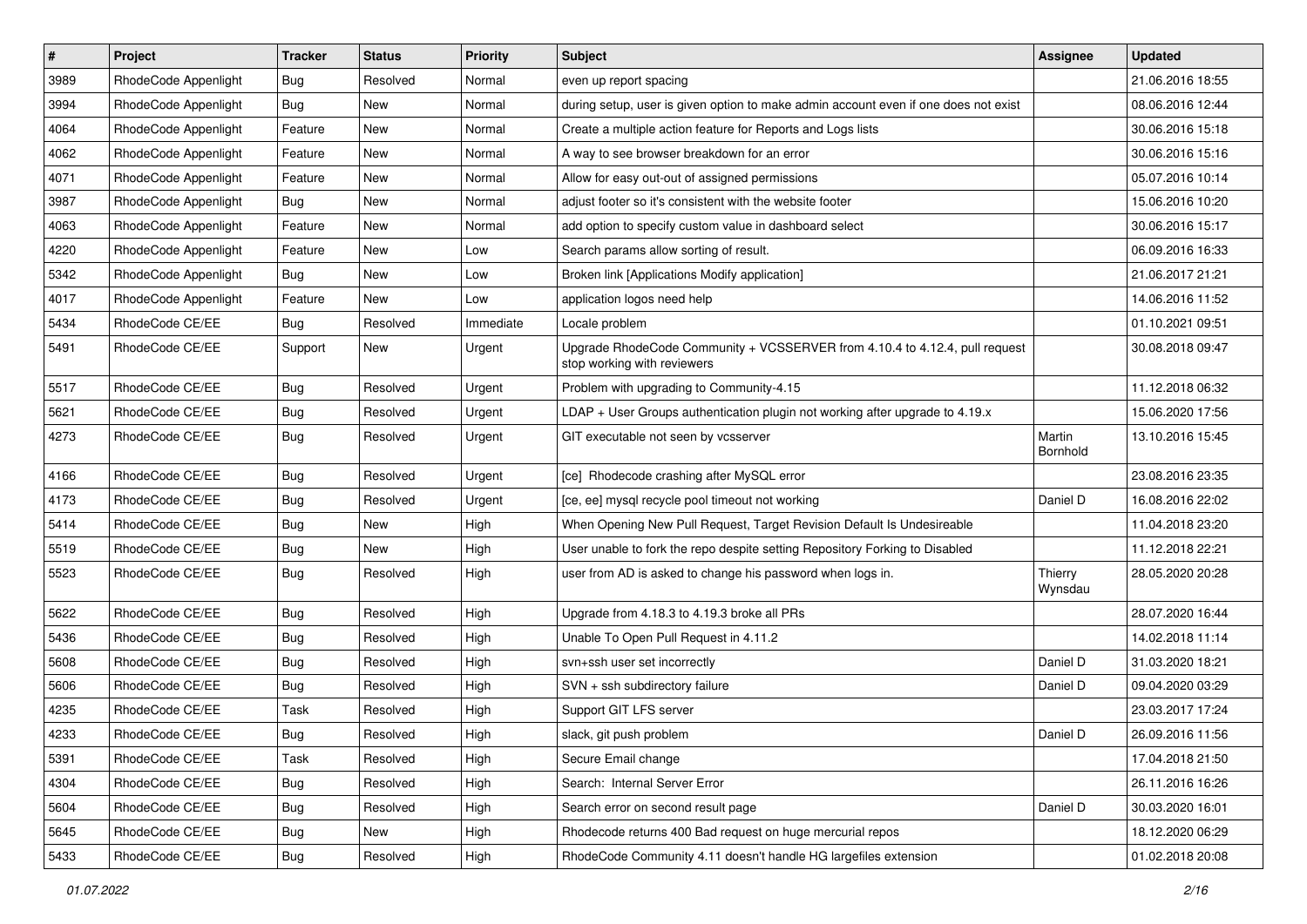| $\pmb{\#}$ | <b>Project</b>  | <b>Tracker</b> | <b>Status</b> | <b>Priority</b> | Subject                                                                                                            | <b>Assignee</b>              | <b>Updated</b>   |
|------------|-----------------|----------------|---------------|-----------------|--------------------------------------------------------------------------------------------------------------------|------------------------------|------------------|
| 5636       | RhodeCode CE/EE | Bug            | Resolved      | High            | Remap and Rescan 500 Internal Server Error                                                                         |                              | 30.04.2021 08:53 |
| 5552       | RhodeCode CE/EE | Feature        | <b>New</b>    | High            | PR dependency across repos                                                                                         |                              | 22.06.2019 01:15 |
| 3372       | RhodeCode CE/EE | Bug            | In Progress   | High            | [Idap, groups] Customer gets an empty list of groups                                                               | Mikhail<br>Chernykh          | 08.06.2016 11:32 |
| 5399       | RhodeCode CE/EE | Bug            | In Progress   | High            | Issues with Git LFS integration                                                                                    |                              | 07.07.2019 22:21 |
| 4199       | RhodeCode CE/EE | Bug            | Resolved      | High            | investigate: ongoing SSL problems when switching to 4.X from 3.X                                                   | Johannes<br>Bornhold         | 15.09.2016 13:14 |
| 5680       | RhodeCode CE/EE | Bug            | New           | High            | Inconsistent timezone display                                                                                      |                              | 20.04.2022 14:15 |
| 5576       | RhodeCode CE/EE | Bug            | Resolved      | High            | Hosting many repositories                                                                                          | Craig Fairhurst              | 12.02.2020 12:55 |
| 5489       | RhodeCode CE/EE | Bug            | Resolved      | High            | grant_user_permission_to_repo_group API call fails to set permissions on child<br>repos                            |                              | 11.07.2018 09:57 |
| 4223       | RhodeCode CE/EE | Bug            | Resolved      | High            | [git, tags] annotated tags not appearing in UI                                                                     | Daniel D                     | 12.09.2016 06:12 |
| 4243       | RhodeCode CE/EE | Support        | Resolved      | High            | Gist visibility update?                                                                                            | Martin<br>Bornhold           | 27.09.2016 06:40 |
| 5513       | RhodeCode CE/EE | Bug            | Resolved      | High            | Gist: GitHub flavoured markdown gist creation fails                                                                |                              | 07.07.2019 22:21 |
| 4184       | RhodeCode CE/EE | Bug            | Resolved      | High            | fix content INT overflow bug                                                                                       | Marcin<br>Kuzminski<br>[CTO] | 23.08.2016 10:31 |
| 4206       | RhodeCode CE/EE | Bug            | Resolved      | High            | Error creating SVN groups                                                                                          |                              | 15.09.2016 13:24 |
| 5567       | RhodeCode CE/EE | Bug            | Resolved      | High            | Error after PR was updated                                                                                         |                              | 20.01.2020 10:04 |
| 5528       | RhodeCode CE/EE | Bug            | Resolved      | High            | Empty Unicode file causes the PR to return HTTP 500                                                                |                              | 28.02.2019 13:52 |
| 4213       | RhodeCode CE/EE | Feature        | New           | High            | Embed PostgreSQL database                                                                                          | Marcin<br>Kuzminski<br>[CTO] | 03.09.2016 23:45 |
| 4116       | RhodeCode CE/EE | Bug            | New           | High            | [ee] Starting EE or running paster commands like setup-rhodecode does not work<br>without setting LC_ALL properly. |                              | 18.08.2016 21:03 |
| 4268       | RhodeCode CE/EE | Bug            | Resolved      | High            | [ee] default reviewers from changed lines is returning wrong values                                                | Daniel D                     | 06.10.2016 14:35 |
| 4251       | RhodeCode CE/EE | Task           | Feedback      | High            | [customer] Pull request with subrepos                                                                              | Martin<br>Bornhold           | 10.11.2016 17:52 |
| 5560       | RhodeCode CE/EE | Bug            | Resolved      | High            | Check all permission API function to flush caches for auth perms                                                   |                              | 08.06.2021 23:56 |
| 5524       | RhodeCode CE/EE | Bug            | New           | High            | Cannot log into RhodeCode anymore                                                                                  |                              | 15.01.2019 17:08 |
| 5516       | RhodeCode CE/EE | Support        | Resolved      | High            | Cannot log into RhodeCode                                                                                          | Thierry<br>Wynsdau           | 28.05.2020 20:28 |
| 5510       | RhodeCode CE/EE | Bug            | New           | High            | AssertionError: unexpected parameters: user_agent & hook_type                                                      |                              | 31.07.2021 11:14 |
| 4677       | RhodeCode CE/EE | Support        | Resolved      | High            | API get repo refs not working?                                                                                     |                              | 19.12.2016 11:46 |
| 3364       | RhodeCode CE/EE | Support        | New           | High            | Allow Specifying the Commit Message for Pull Request Merges                                                        |                              | 17.04.2018 21:51 |
| 5289       | RhodeCode CE/EE | Feature        | New           | High            | Ability to Upload/Replace a file using the UI                                                                      |                              | 22.09.2017 10:29 |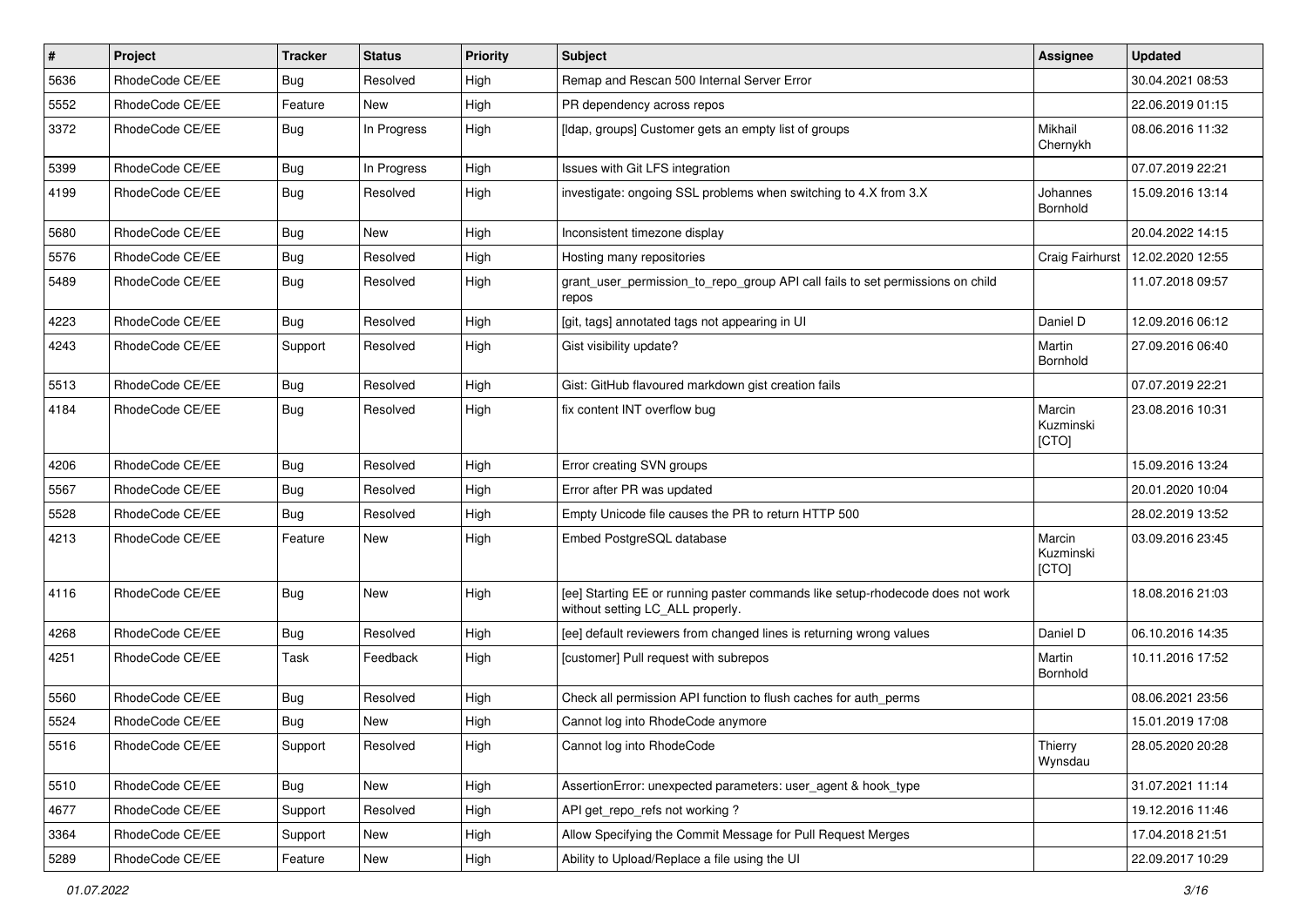| $\pmb{\#}$ | Project         | <b>Tracker</b> | <b>Status</b> | <b>Priority</b> | <b>Subject</b>                                                                                                                    | <b>Assignee</b>              | <b>Updated</b>   |
|------------|-----------------|----------------|---------------|-----------------|-----------------------------------------------------------------------------------------------------------------------------------|------------------------------|------------------|
| 5639       | RhodeCode CE/EE | Support        | New           | High            | 500 Internal Server Error   The server has either erred  after importing Database<br>from backup                                  |                              | 22.11.2020 09:15 |
| 5502       | RhodeCode CE/EE | <b>Bug</b>     | Resolved      | High            | 500 error when using multiple custom branch permissions                                                                           |                              | 07.12.2018 09:49 |
| 5518       | RhodeCode CE/EE | <b>Bug</b>     | Resolved      | Normal          | Zero-sized files in /rhodecode/config/rcextensions/examples                                                                       |                              | 21.01.2020 02:18 |
| 5588       | RhodeCode CE/EE | <b>Bug</b>     | <b>New</b>    | Normal          | wrong rendering of issue tracker pattern                                                                                          |                              | 29.01.2020 11:24 |
| 5573       | RhodeCode CE/EE | Bug            | Resolved      | Normal          | Wrong notification Base Url for Email-Integrations                                                                                |                              | 16.01.2020 08:53 |
| 3977       | RhodeCode CE/EE | Feature        | New           | Normal          | Wiki                                                                                                                              |                              | 05.06.2016 21:11 |
| 5626       | RhodeCode CE/EE | <b>Bug</b>     | New           | Normal          | Whoosh full-text indexing is fully indexing all repos, not recognizing forks                                                      |                              | 02.07.2020 19:24 |
| 5506       | RhodeCode CE/EE | <b>Bug</b>     | <b>New</b>    | Normal          | Web UI fonts are not looking good and is difficult to read for people with low vision                                             |                              | 26.10.2018 09:38 |
| 5210       | RhodeCode CE/EE | Bug            | Resolved      | Normal          | webook problems                                                                                                                   |                              | 13.02.2017 19:43 |
| 5471       | RhodeCode CE/EE | Bug            | New           | Normal          | Webhook integration failing: need more than 3 values to unpack                                                                    |                              | 01.06.2018 02:26 |
| 5412       | RhodeCode CE/EE | Bug            | Resolved      | Normal          | Webhook for "pullrequest commented" event returns incomplete data                                                                 |                              | 27.02.2018 18:00 |
| 4247       | RhodeCode CE/EE | Bug            | Resolved      | Normal          | [vcs] Using current time as timestamp during archive creating leads to changing<br>hashes                                         | Martin<br>Bornhold           | 28.09.2016 12:07 |
| 5492       | RhodeCode CE/EE | Bug            | <b>New</b>    | Normal          | VCSServer + SVN 1.10                                                                                                              |                              | 26.07.2018 15:01 |
| 4227       | RhodeCode CE/EE | Support        | Resolved      | Normal          | VBScript files detected as text/plain - no syntax highlighting                                                                    |                              | 14.09.2016 22:38 |
| 5266       | RhodeCode CE/EE | Bug            | Resolved      | Normal          | Validate if changes in target branches get's propagated on Pull request updates                                                   |                              | 05.04.2017 18:10 |
| 4216       | RhodeCode CE/EE | Task           | <b>New</b>    | Normal          | [ux, renderers] implement consistent rendering for text fields                                                                    |                              | 06.09.2016 11:46 |
| 4051       | RhodeCode CE/EE | Task           | <b>New</b>    | Normal          | [ux, renderering] Consistent formatting on text fields.                                                                           |                              | 22.09.2017 10:27 |
| 4065       | RhodeCode CE/EE | Bug            | Resolved      | Normal          | [ux, login] 404 on login after comment attempt                                                                                    | Marcin<br>Kuzminski<br>[CTO] | 04.07.2016 00:40 |
| 4144       | RhodeCode CE/EE | Feature        | <b>New</b>    | Normal          | [ux] improve enable/disable of notifications                                                                                      |                              | 02.08.2016 17:19 |
| 3460       | RhodeCode CE/EE | Feature        | New           | Normal          | [ux, frontend] hide "show more" button when there is nothing more to show                                                         |                              | 11.04.2016 13:37 |
| 3455       | RhodeCode CE/EE | Feature        | <b>New</b>    | Normal          | [ux] commit message search should render entire commit message                                                                    |                              | 07.04.2016 17:50 |
| 3441       | RhodeCode CE/EE | Bug            | <b>New</b>    | Normal          | [ux] clicking on line in file view scrolls to that line                                                                           |                              | 05.04.2016 13:35 |
| 3939       | RhodeCode CE/EE | Bug            | <b>New</b>    | Normal          | [ux] changelog filter blank after going back in browser                                                                           |                              | 18.05.2016 14:50 |
| 4003       | RhodeCode CE/EE | Task           | Resolved      | Normal          | User personal repository groups improvements                                                                                      |                              | 07.11.2016 16:12 |
| 5259       | RhodeCode CE/EE | Bug            | Resolved      | Normal          | user-journal storage changes                                                                                                      |                              | 12.04.2017 00:04 |
| 5400       | RhodeCode CE/EE | Task           | New           | Normal          | User group - subgroup support                                                                                                     |                              | 06.11.2017 22:00 |
| 5544       | RhodeCode CE/EE | Support        | Resolved      | Normal          | Use of authentication token with LDAP account results in account lockout when max<br>bad password attempts are configured in LDAP |                              | 27.02.2019 10:09 |
| 5269       | RhodeCode CE/EE | Support        | <b>New</b>    | Normal          | Upgrade from RC EE 3.7.1 to RC EE 4.x                                                                                             |                              | 29.06.2017 19:36 |
| 5584       | RhodeCode CE/EE | Feature        | New           | Normal          | "update pull request link" message on vcs client                                                                                  |                              | 23.01.2020 10:32 |
| 2844       | RhodeCode CE/EE | Task           | New           | Normal          | Update Bcrypt to a maintained version                                                                                             |                              | 17.02.2018 20:37 |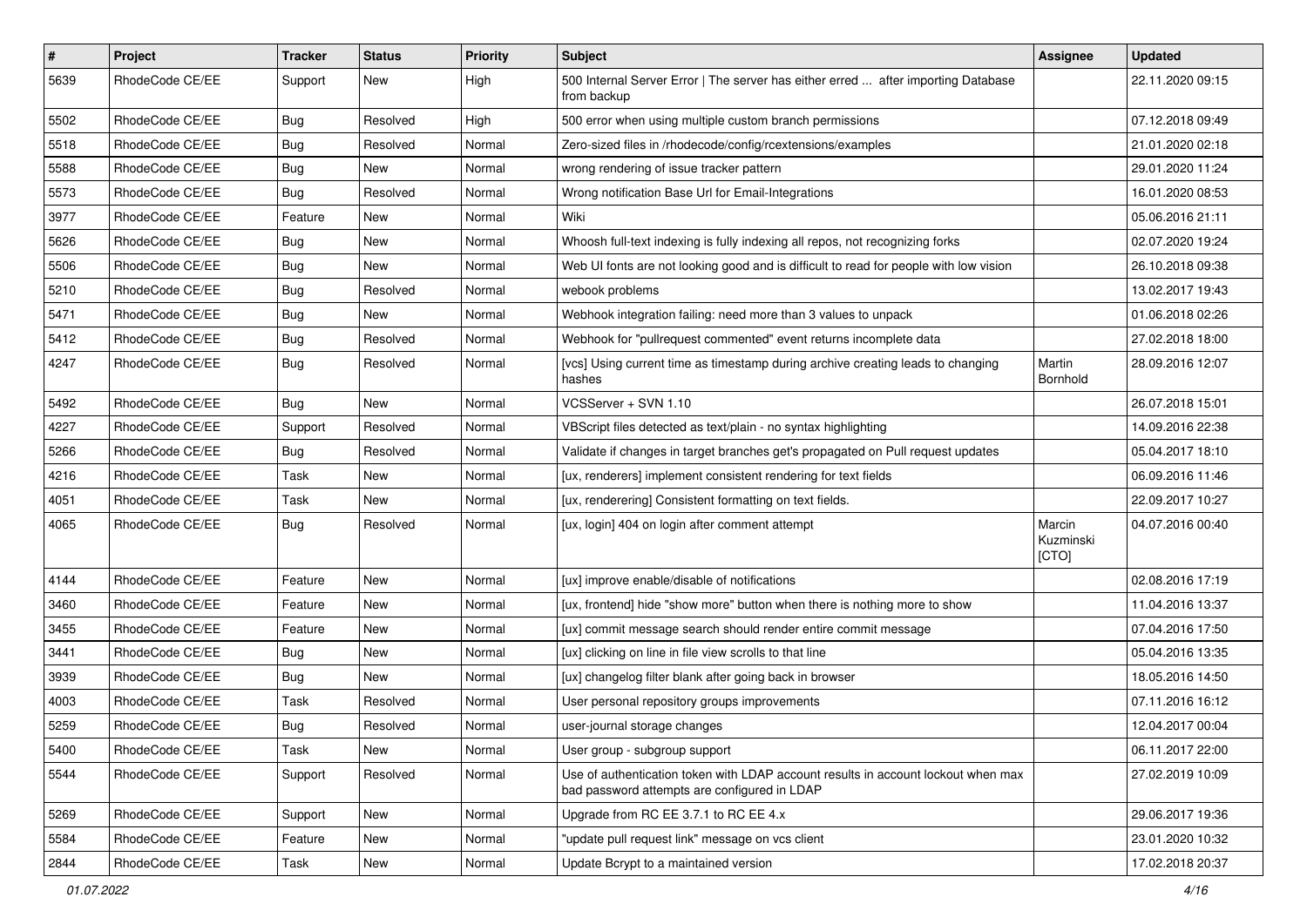| $\vert$ # | Project         | <b>Tracker</b> | <b>Status</b> | Priority | <b>Subject</b>                                                                          | <b>Assignee</b>              | <b>Updated</b>   |
|-----------|-----------------|----------------|---------------|----------|-----------------------------------------------------------------------------------------|------------------------------|------------------|
| 5475      | RhodeCode CE/EE | Bug            | New           | Normal   | Unable to locate user in OpenLDAP directory via Idaps                                   |                              | 08.06.2018 20:06 |
| 5672      | RhodeCode CE/EE | Bug            | <b>New</b>    | Normal   | Unable to browse git repository folders with # in names                                 |                              | 16.12.2021 18:13 |
| 5316      | RhodeCode CE/EE | Feature        | In Progress   | Normal   | UI should provide checkout URL for a SVN path                                           |                              | 06.11.2017 21:59 |
| 5547      | RhodeCode CE/EE | Bug            | New           | Normal   | UI not consistent between Firefox and Chrome                                            |                              | 01.03.2019 23:35 |
| 4255      | RhodeCode CE/EE | Bug            | <b>New</b>    | Normal   | [translation, i18n] translation not being applied to integrations pages                 |                              | 30.09.2016 15:56 |
| 5559      | RhodeCode CE/EE | Bug            | New           | Normal   | Timezone handling issue on repos list                                                   |                              | 07.07.2019 22:19 |
| 5624      | RhodeCode CE/EE | Bug            | <b>New</b>    | Normal   | Timeout when trying to test SMTP email configuration                                    |                              | 01.07.2020 20:01 |
| 3555      | RhodeCode CE/EE | Bug            | Resolved      | Normal   | Then disabled repo location change the panel should explicitly state that it's disabled |                              | 25.04.2016 10:34 |
| 4090      | RhodeCode CE/EE | Bug            | Resolved      | Normal   | test ticket                                                                             |                              | 09.03.2021 20:39 |
| 4188      | RhodeCode CE/EE | <b>Bug</b>     | <b>New</b>    | Normal   | [tests, svn] changeset tests produce different results for svn                          |                              | 22.08.2016 09:54 |
| 4189      | RhodeCode CE/EE | Bug            | New           | Normal   | [tests, git] count of commit ids is different for git than hg when comparing remote     |                              | 22.08.2016 12:34 |
| 4190      | RhodeCode CE/EE | Bug            | <b>New</b>    | Normal   | [tests] fix or remove rst xss inline test                                               |                              | 22.08.2016 12:15 |
| 5649      | RhodeCode CE/EE | Bug            | New           | Normal   | test-file-upload                                                                        |                              | 17.12.2020 23:08 |
| 4299      | RhodeCode CE/EE | Task           | New           | Normal   | TEMPLATE repo groups                                                                    |                              | 22.09.2017 10:26 |
| 5277      | RhodeCode CE/EE | Bug            | Resolved      | Normal   | table id=user_list_table - Ajax error                                                   |                              | 13.04.2017 01:04 |
| 4276      | RhodeCode CE/EE | Bug            | Resolved      | Normal   | System info page uses mercurial/git versions from RhodeCode instead of VCSServer        | Marcin<br>Kuzminski<br>[CTO] | 14.11.2016 21:19 |
| 3357      | RhodeCode CE/EE | <b>Bug</b>     | Resolved      | Normal   | switch to sometimes fails to load files metadata                                        |                              | 30.03.2016 10:56 |
| 5394      | RhodeCode CE/EE | Support        | <b>New</b>    | Normal   | SVN to Git / Mercurial Migration                                                        |                              | 03.10.2017 09:29 |
| 3022      | RhodeCode CE/EE | <b>Bug</b>     | New           | Normal   | SVN support with repositories groups                                                    |                              | 26.07.2016 18:25 |
| 5541      | RhodeCode CE/EE | Support        | New           | Normal   | <b>SVN Settings: Repository Patterns</b>                                                |                              | 16.12.2019 15:35 |
| 4089      | RhodeCode CE/EE | Bug            | Resolved      | Normal   | svn repository does not exist                                                           |                              | 12.06.2018 12:29 |
| 5395      | RhodeCode CE/EE | Support        | Resolved      | Normal   | Svn protocols and performance                                                           |                              | 04.04.2019 18:08 |
| 5599      | RhodeCode CE/EE | Bug            | Resolved      | Normal   | SVN navigation to trunk fails                                                           | Daniel D                     | 04.04.2020 11:21 |
| 3922      | RhodeCode CE/EE | Bug            | <b>New</b>    | Normal   | svn backend returns different diff to git/hg backends                                   |                              | 11.05.2016 14:29 |
| 5382      | RhodeCode CE/EE | Feature        | New           | Normal   | Support for repository aliases                                                          | Marcin<br>Kuzminski<br>[CTO] | 04.09.2017 15:17 |
| 4207      | RhodeCode CE/EE | Feature        | Resolved      | Normal   | Support for obsolescence markers in changelog UI                                        |                              | 19.05.2017 16:14 |
| 4312      | RhodeCode CE/EE | Task           | New           | Normal   | Storage location changes                                                                |                              | 11.07.2017 13:31 |
| 5569      | RhodeCode CE/EE | Bug            | Resolved      | Normal   | SshWrapper error                                                                        |                              | 21.01.2020 02:02 |
| 5343      | RhodeCode CE/EE | Task           | Resolved      | Normal   | SSH key management and SSH support                                                      |                              | 18.08.2017 23:50 |
| 5593      | RhodeCode CE/EE | Support        | New           | Normal   | SSH connections                                                                         |                              | 17.02.2020 16:18 |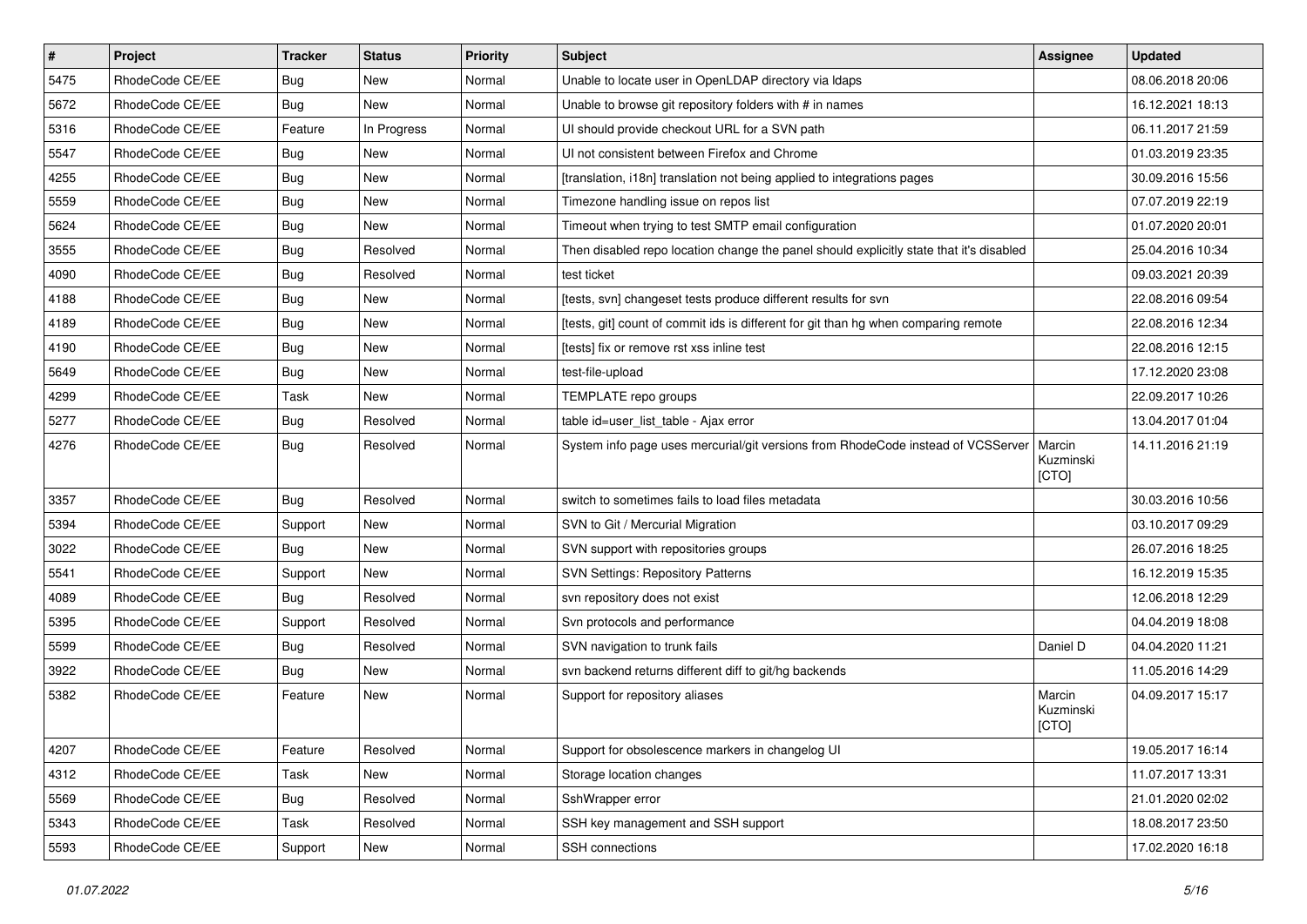| $\vert$ # | Project         | <b>Tracker</b> | <b>Status</b> | <b>Priority</b> | <b>Subject</b>                                                                                              | <b>Assignee</b>              | <b>Updated</b>   |
|-----------|-----------------|----------------|---------------|-----------------|-------------------------------------------------------------------------------------------------------------|------------------------------|------------------|
| 4676      | RhodeCode CE/EE | Bug            | Resolved      | Normal          | Some admin passwords can make installation fail                                                             |                              | 16.12.2016 16:16 |
| 5520      | RhodeCode CE/EE | Feature        | Resolved      | Normal          | Show the head commits shas when the merge is prevented due to multiple heads                                |                              | 28.02.2019 13:52 |
| 5614      | RhodeCode CE/EE | Feature        | Resolved      | Normal          | Show context function name in hg diffs                                                                      |                              | 23.04.2020 13:43 |
| 5512      | RhodeCode CE/EE | <b>Bug</b>     | <b>New</b>    | Normal          | Show commit phase in summary view                                                                           |                              | 09.11.2018 21:37 |
| 5484      | RhodeCode CE/EE | Support        | New           | Normal          | Setting up ssh, remote hg not found                                                                         |                              | 06.07.2018 23:41 |
| 4226      | RhodeCode CE/EE | Feature        | <b>New</b>    | Normal          | [settings, system info] add VCS and Channelstream status to System Info                                     |                              | 14.09.2016 16:45 |
| 5619      | RhodeCode CE/EE | Bug            | Resolved      | Normal          | Setting Landing Commit to SVN Trunk results in Files tab hitting a 404                                      |                              | 04.06.2020 23:51 |
| 3967      | RhodeCode CE/EE | Support        | In Progress   | Normal          | Server 500 error                                                                                            |                              | 11.08.2016 13:39 |
| 5202      | RhodeCode CE/EE | Task           | Resolved      | Normal          | run git gc and git repack on GIT repos when we have a scheduler via celery in<br>pyramid                    |                              | 04.12.2017 20:49 |
| 3504      | RhodeCode CE/EE | Task           | In Progress   | Normal          | [routing] Move static assets under a common prefix                                                          |                              | 19.07.2016 12:27 |
| 4303      | RhodeCode CE/EE | Support        | <b>New</b>    | Normal          | rhodecode instance                                                                                          |                              | 08.11.2016 16:32 |
| 4178      | RhodeCode CE/EE | Bug            | Resolved      | Normal          | RhodeCode EE OVA VM wont run on a ESX 6.0 host                                                              | Marcin<br>Kuzminski<br>[CTO] | 15.09.2016 13:25 |
| 5540      | RhodeCode CE/EE | Bug            | New           | Normal          | Rhode Code 4.15.2 VCS Caching(?) behaviour                                                                  |                              | 25.02.2019 17:01 |
| 5278      | RhodeCode CE/EE | Feature        | New           | Normal          | Require support for git repositories of the form git://                                                     |                              | 13.04.2017 15:20 |
| 5670      | RhodeCode CE/EE | Bug            | <b>New</b>    | Normal          | Repo-level administrators can usurp owner of repoistory                                                     |                              | 01.12.2021 16:18 |
| 5380      | RhodeCode CE/EE | <b>Bug</b>     | Resolved      | Normal          | repo commits pageintion error                                                                               |                              | 06.09.2017 19:16 |
| 5543      | RhodeCode CE/EE | Feature        | <b>New</b>    | Normal          | Repo API should have equivalent get_repo_audit_logs() to User API call<br>get_user_audit_logs()             |                              | 26.02.2019 12:22 |
| 3376      | RhodeCode CE/EE | Task           | New           | Normal          | Repo action plugins                                                                                         |                              | 24.03.2016 15:21 |
| 5198      | RhodeCode CE/EE | Task           | Resolved      | Normal          | remove pyro4 from enterprise                                                                                |                              | 07.02.2017 19:28 |
| 5509      | RhodeCode CE/EE | Bug            | <b>New</b>    | Normal          | Remove `!important attributes` from UI elements                                                             |                              | 07.12.2018 07:40 |
| 5635      | RhodeCode CE/EE | Feature        | Resolved      | Normal          | Remember column sorted by of the "Pull Requests You Participate In" table                                   |                              | 30.11.2020 22:30 |
| 5570      | RhodeCode CE/EE | Bug            | <b>New</b>    | Normal          | Remap repositories always fail in RhodeCode community                                                       |                              | 04.10.2019 14:50 |
| 4678      | RhodeCode CE/EE | Task           | Resolved      | Normal          | Release 4.5.2                                                                                               |                              | 19.12.2016 17:32 |
| 4670      | RhodeCode CE/EE | Task           | Resolved      | Normal          | Release 4.5.1                                                                                               | Marcin<br>Kuzminski<br>[CTO] | 06.12.2016 21:13 |
| 4108      | RhodeCode CE/EE | Task           | Resolved      | Normal          | Release 4.2.2                                                                                               |                              | 14.10.2016 13:08 |
| 5235      | RhodeCode CE/EE | Task           | Resolved      | Normal          | relative image support                                                                                      |                              | 10.03.2017 23:37 |
| 5664      | RhodeCode CE/EE | <b>Bug</b>     | New           | Normal          | Regression: When assigning permissions, cannot see own group in auto-complete<br>without special conditions |                              | 29.07.2021 10:49 |
| 5620      | RhodeCode CE/EE | Bug            | Resolved      | Normal          | Regression of mail rendering in Thunderbird                                                                 |                              | 15.06.2020 16:45 |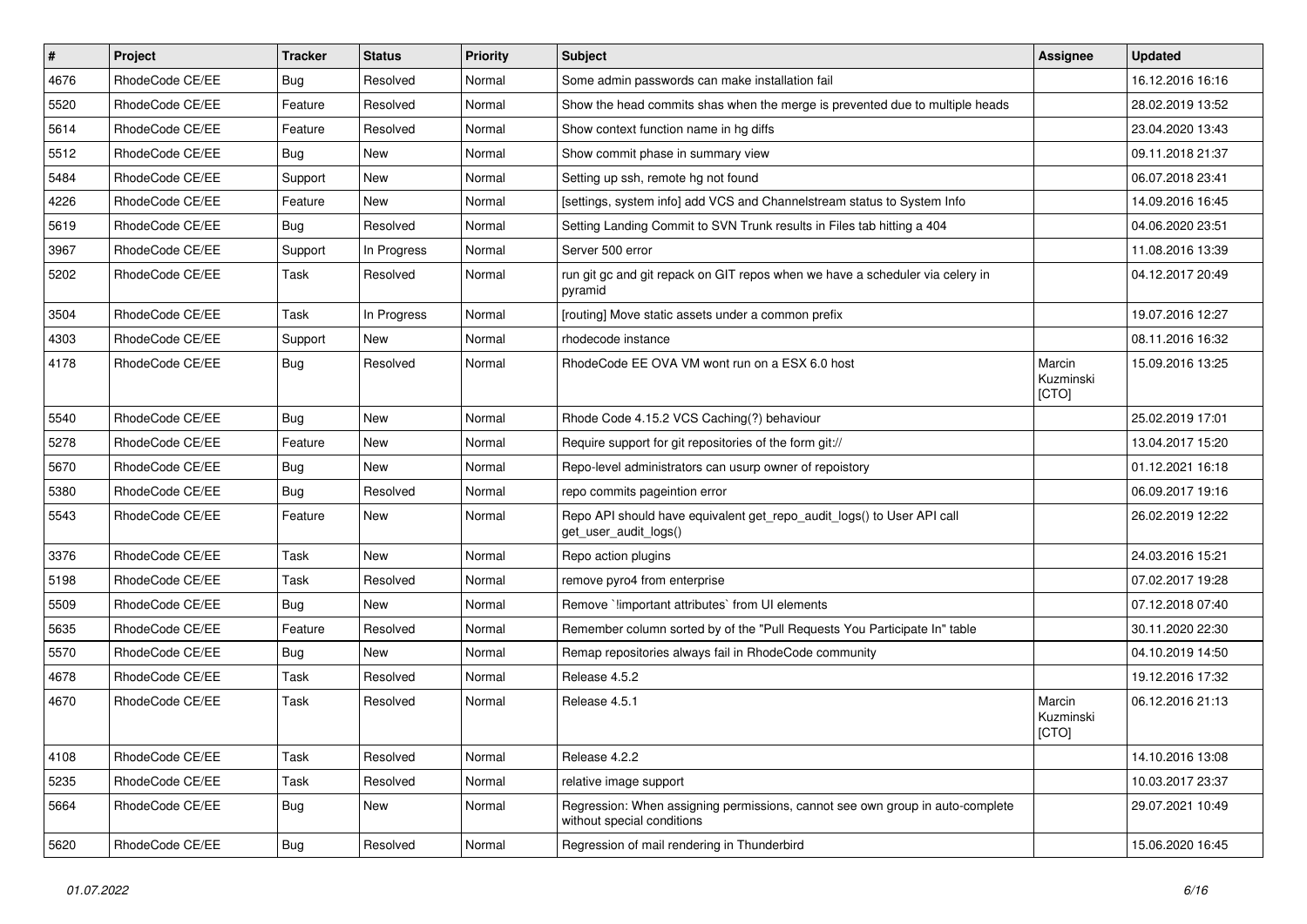| $\#$ | Project         | Tracker    | <b>Status</b> | <b>Priority</b> | <b>Subject</b>                                                                                                                       | <b>Assignee</b>              | <b>Updated</b>   |
|------|-----------------|------------|---------------|-----------------|--------------------------------------------------------------------------------------------------------------------------------------|------------------------------|------------------|
| 4297 | RhodeCode CE/EE | Task       | Resolved      | Normal          | redo the my-pull-requests page to use the datagrid                                                                                   | Marcin<br>Kuzminski<br>[CTO] | 01.11.2016 09:31 |
| 5571 | RhodeCode CE/EE | Bug        | Resolved      | Normal          | redmine does not work with firefox any more                                                                                          |                              | 25.10.2019 12:38 |
| 2539 | RhodeCode CE/EE | Feature    | Feedback      | Normal          | Recursive deletion of resources                                                                                                      |                              | 20.04.2016 08:52 |
| 4081 | RhodeCode CE/EE | Support    | Resolved      | Normal          | Receiving server 500 error when trying to clone repo from windows client using<br>eclipse                                            |                              | 12.07.2016 14:30 |
| 4279 | RhodeCode CE/EE | Bug        | Resolved      | Normal          | re-captcha validation is broken                                                                                                      | Martin<br>Bornhold           | 26.10.2016 22:27 |
| 4169 | RhodeCode CE/EE | Task       | Resolved      | Normal          | re-architecture celery support                                                                                                       |                              | 17.11.2017 19:21 |
| 5583 | RhodeCode CE/EE | Feature    | Resolved      | Normal          | rcextensions hook for pull request comment                                                                                           |                              | 23.04.2020 13:42 |
| 5494 | RhodeCode CE/EE | Bug        | New           | Normal          | rccontrol's python package management causes slow VCS SSH                                                                            |                              | 02.04.2019 11:56 |
| 5634 | RhodeCode CE/EE | Bug        | Resolved      | Normal          | Quick Search Toolbar bugs out if pull request contains unicode double quote<br>character "                                           |                              | 12.10.2020 23:13 |
| 5642 | RhodeCode CE/EE | Feature    | Resolved      | Normal          | pull request version column in commit list                                                                                           |                              | 30.04.2021 08:53 |
| 5652 | RhodeCode CE/EE | Bug        | Resolved      | Normal          | Pull Requests: when title and descriptions contains character [] {} and () index out of<br>bound when attempting to comment/approve. |                              | 30.04.2021 08:53 |
| 5651 | RhodeCode CE/EE | <b>Bug</b> | Resolved      | Normal          | Pull requests can get stuck if the diff is too large (it was created by mistake but we<br>can't open it to delete it)                |                              | 30.04.2021 08:53 |
| 5596 | RhodeCode CE/EE | <b>Bug</b> | Resolved      | Normal          | Pull Request duplicated after description edit                                                                                       |                              | 14.04.2020 13:28 |
| 5590 | RhodeCode CE/EE | <b>Bug</b> | <b>New</b>    | Normal          | Pull Request creation takes 2 minutes                                                                                                |                              | 28.05.2020 20:48 |
| 5272 | RhodeCode CE/EE | Feature    | Resolved      | Normal          | Pull Request checklist                                                                                                               |                              | 21.01.2020 02:09 |
| 5326 | RhodeCode CE/EE | Task       | Resolved      | Normal          | Public usergroup profile                                                                                                             | Bartłomiej<br>Wołyńczyk      | 22.02.2018 15:44 |
| 1055 | RhodeCode CE/EE | Feature    | Resolved      | Normal          | [pr, vcs] Expose the shadow repository of a pull request                                                                             | Martin<br>Bornhold           | 26.10.2016 10:33 |
| 5521 | RhodeCode CE/EE | Bug        | Resolved      | Normal          | Proxing SVN http requests does not work when using prefix for rhodecode.                                                             |                              | 28.02.2019 13:52 |
| 5271 | RhodeCode CE/EE | Feature    | New           | Normal          | Private comments                                                                                                                     |                              | 07.04.2017 12:01 |
| 5644 | RhodeCode CE/EE | <b>Bug</b> | New           | Normal          | PR inks to comments not working if files are collapsed                                                                               |                              | 02.12.2020 10:42 |
| 4234 | RhodeCode CE/EE | Task       | New           | Normal          | prepare and test RhodeCode VM image for AWS                                                                                          | Marcin Lulek                 | 11.07.2017 13:32 |
| 5561 | RhodeCode CE/EE | <b>Bug</b> | Resolved      | Normal          | PR diff doesn't update when target changes                                                                                           |                              | 21.05.2020 11:53 |
| 5515 | RhodeCode CE/EE | Bug        | Resolved      | Normal          | PR default reviewer is incorrect                                                                                                     |                              | 28.02.2019 13:52 |
| 5677 | RhodeCode CE/EE | Support    | New           | Normal          | PR cross merge                                                                                                                       |                              | 28.01.2022 16:59 |
| 3250 | RhodeCode CE/EE | <b>Bug</b> | New           | Normal          | Posting a comment message is very slow !                                                                                             |                              | 17.03.2016 12:57 |
| 5337 | RhodeCode CE/EE | <b>Bug</b> | Resolved      | Normal          | Possible memory leak after few Git Pull Requests                                                                                     |                              | 08.08.2017 13:08 |
| 4202 | RhodeCode CE/EE | Task       | Resolved      | Normal          | Polish the 503.html page                                                                                                             | Daniel D                     | 30.08.2016 23:54 |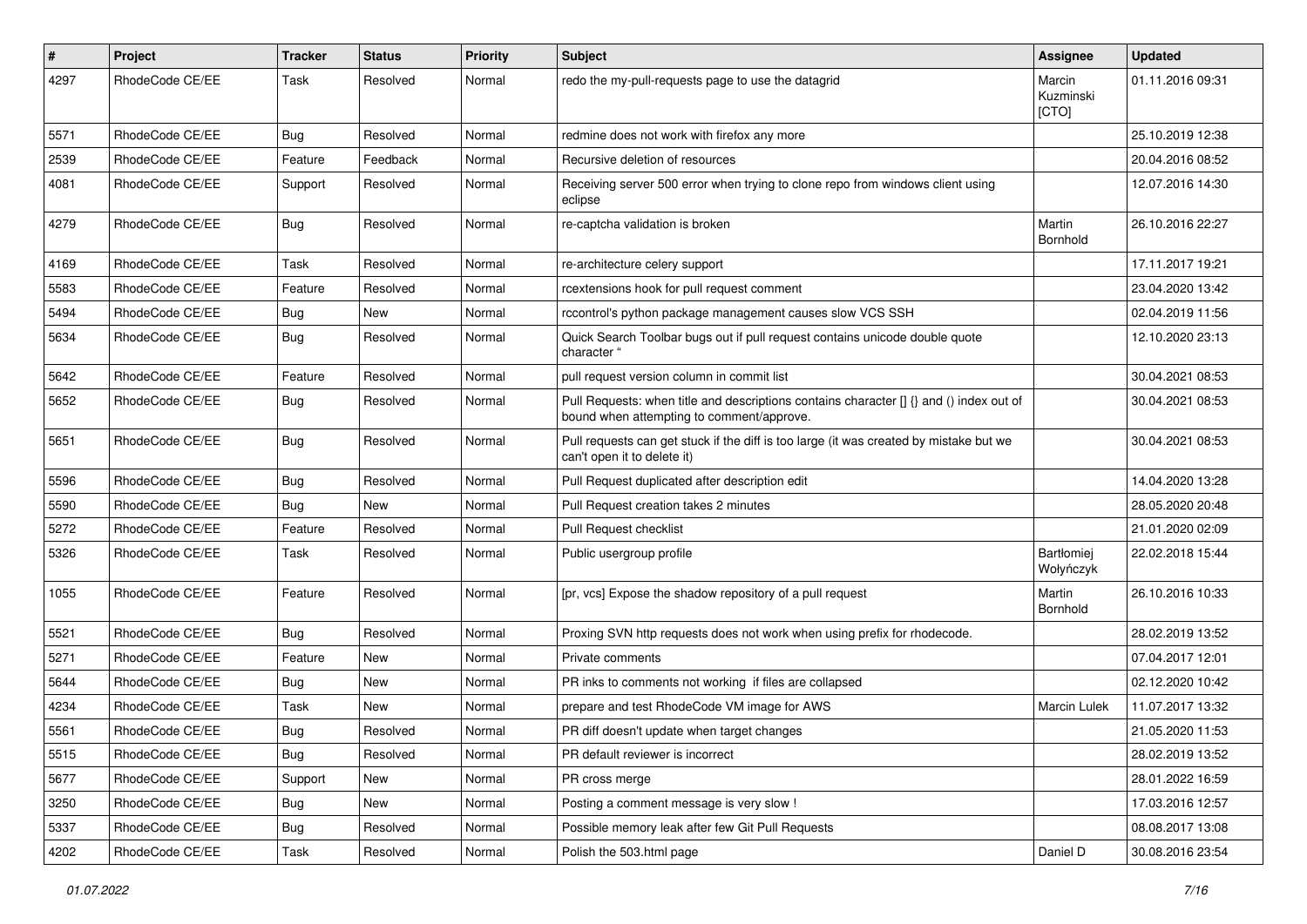| $\sharp$ | Project         | <b>Tracker</b> | <b>Status</b> | <b>Priority</b> | Subject                                                                                                            | Assignee                     | <b>Updated</b>   |
|----------|-----------------|----------------|---------------|-----------------|--------------------------------------------------------------------------------------------------------------------|------------------------------|------------------|
| 5150     | RhodeCode CE/EE | Task           | Resolved      | Normal          | Password reset promts in my account should be hidden in accounts that are not of<br>type rhodecode                 | Marcin<br>Kuzminski<br>[CTO] | 02.01.2017 16:34 |
| 4151     | RhodeCode CE/EE | Task           | Resolved      | Normal          | [packaging] Subversion to current 1.9.X                                                                            |                              | 09.09.2016 10:18 |
| 4153     | RhodeCode CE/EE | Task           | Resolved      | Normal          | Optimize readme fetching by changing the system of readme detection                                                | Johannes<br>Bornhold         | 09.09.2016 10:17 |
| 5203     | RhodeCode CE/EE | Task           | Resolved      | Normal          | optimise large repos speed                                                                                         |                              | 08.09.2017 16:10 |
| 3923     | RhodeCode CE/EE | <b>Bug</b>     | New           | Normal          | odd exception on running internal-code                                                                             |                              | 09.08.2016 10:54 |
| 3484     | RhodeCode CE/EE | Task           | New           | Normal          | oauth: reduce required permissions for 3rd party                                                                   |                              | 13.04.2016 12:33 |
| 3483     | RhodeCode CE/EE | <b>Bug</b>     | New           | Normal          | oauth: disable 3rd party registration if RhodeCode registration is disabled                                        | Marcin<br>Kuzminski<br>[CTO] | 13.04.2016 12:13 |
| 5505     | RhodeCode CE/EE | <b>Bug</b>     | Resolved      | Normal          | Notification emails from RhodeCode is garbled in Outlook 2016 web client                                           |                              | 07.12.2018 09:49 |
| 5164     | RhodeCode CE/EE | <b>Bug</b>     | Resolved      | Normal          | non-web calls are leaking session objects                                                                          |                              | 13.01.2017 01:30 |
| 2264     | RhodeCode CE/EE | <b>Bug</b>     | Resolved      | Normal          | New user password change doesn't actually require a password change.                                               |                              | 12.08.2016 16:01 |
| 5655     | RhodeCode CE/EE | Bug            | Resolved      | Normal          | New public gist's id is always auto generated                                                                      |                              | 01.07.2021 12:06 |
| 5511     | RhodeCode CE/EE | Feature        | New           | Normal          | New feature to synchronize the fork with the remote repo from the summary page                                     |                              | 13.11.2018 01:23 |
| 4194     | RhodeCode CE/EE | Task           | Resolved      | Normal          | move svn http backend out of labs into a real VCS settings                                                         | Lisa Quatmann                | 14.09.2016 23:16 |
| 3261     | RhodeCode CE/EE | Task           | New           | Normal          | mousetrap.js bump to latest 1.5.X version                                                                          |                              | 17.03.2016 12:52 |
| 5633     | RhodeCode CE/EE | Bug            | Resolved      | Normal          | Moderately large pull requests fail because inefficient use of reviewer_data_json<br>column in pull_requests table |                              | 12.10.2020 23:13 |
| 4244     | RhodeCode CE/EE | Support        | Resolved      | Normal          | mod day syn template error when using auth realm with spaces in it                                                 | Martin<br>Bornhold           | 28.09.2016 12:07 |
| 5632     | RhodeCode CE/EE | Bug            | <b>New</b>    | Normal          | Missing Parent Folder for Personal Repo lacks proper handling                                                      |                              | 03.08.2020 07:56 |
| 5221     | RhodeCode CE/EE | Task           | Resolved      | Normal          | Missing comment type in emails                                                                                     |                              | 19.02.2017 21:46 |
| 5615     | RhodeCode CE/EE | Feature        | Resolved      | Normal          | Misleading message in PR diff view "File was deleted in this version"                                              | Daniel D                     | 23.04.2020 17:40 |
| 5585     | RhodeCode CE/EE | Feature        | Resolved      | Normal          | Minimize downtime on rccontrol upgrade                                                                             |                              | 27.03.2020 09:45 |
| 4305     | RhodeCode CE/EE | Task           | Resolved      | Normal          | Meta-tagging could be excluded from limit                                                                          |                              | 09.11.2016 19:27 |
| 5396     | RhodeCode CE/EE | Feature        | Resolved      | Normal          | Merge state with shadow repo should be created during pull request                                                 |                              | 12.10.2017 21:57 |
| 5545     | RhodeCode CE/EE | Bug            | New           | Normal          | Merge commit to contain the username/reponame of the origin                                                        |                              | 28.02.2019 13:46 |
| 5669     | RhodeCode CE/EE | Bug            | Resolved      | Normal          | Mercurial commit messages doesn't show cyrillic symbols                                                            |                              | 01.10.2021 10:39 |
| 5368     | RhodeCode CE/EE | Feature        | Resolved      | Normal          | Mercurial: Close branch before merging it                                                                          | Mathieu Cantin               | 21.01.2020 02:11 |
| 5586     | RhodeCode CE/EE | Feature        | New           | Normal          | @mention should be a link                                                                                          |                              | 29.01.2020 11:46 |
| 5507     | RhodeCode CE/EE | <b>Bug</b>     | Resolved      | Normal          | Markdown rendering needs improvement                                                                               |                              | 15.08.2019 15:40 |
| 5555     | RhodeCode CE/EE | <b>Bug</b>     | Resolved      | Normal          | Making Repository Public does not update the Default User Permissions                                              |                              | 28.05.2020 20:26 |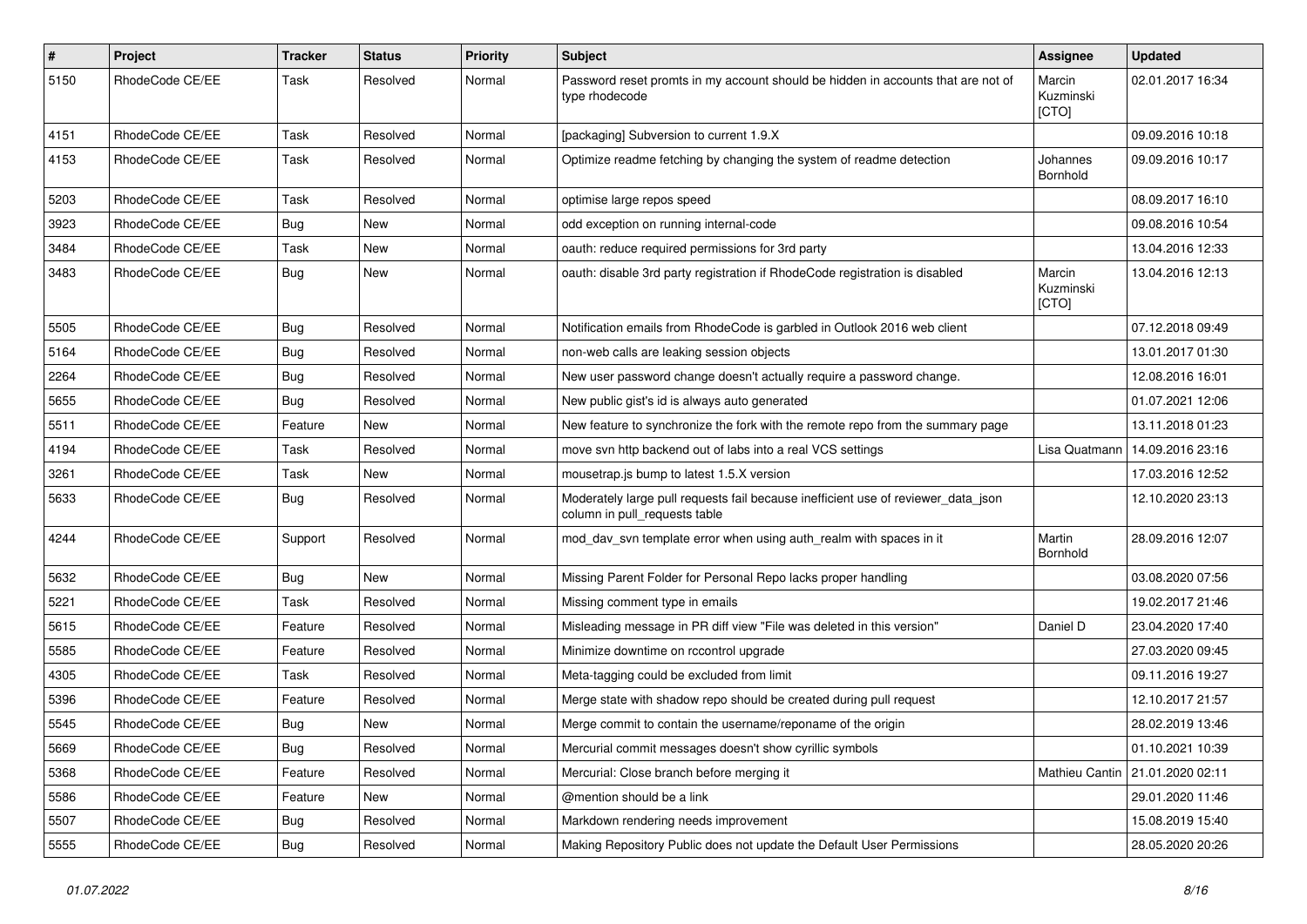| $\pmb{\#}$ | Project         | <b>Tracker</b> | <b>Status</b> | <b>Priority</b> | Subject                                                                             | Assignee                     | <b>Updated</b>   |
|------------|-----------------|----------------|---------------|-----------------|-------------------------------------------------------------------------------------|------------------------------|------------------|
| 2817       | RhodeCode CE/EE | Feature        | Resolved      | Normal          | Make largefiles downloadable from the interface                                     |                              | 27.03.2017 14:04 |
| 4000       | RhodeCode CE/EE | Feature        | <b>New</b>    | Normal          | Make compare more functional                                                        | Marcin<br>Kuzminski<br>[CTO] | 18.11.2017 19:11 |
| 5682       | RhodeCode CE/EE | Bug            | <b>New</b>    | Normal          | Login Page stuck until page is refreshed                                            |                              | 30.06.2022 20:31 |
| 5297       | RhodeCode CE/EE | Bug            | Resolved      | Normal          | Locale fails on a SuSE system                                                       |                              | 31.10.2018 08:36 |
| 5495       | RhodeCode CE/EE | Support        | New           | Normal          | Idap to crowd users_groups sync source                                              |                              | 10.09.2018 22:09 |
| 3332       | RhodeCode CE/EE | Support        | <b>New</b>    | Normal          | LDAP settings page: Add button "test connection"                                    |                              | 17.03.2016 10:23 |
| 5256       | RhodeCode CE/EE | Feature        | <b>New</b>    | Normal          | Last repository access time.                                                        |                              | 23.03.2017 16:34 |
| 5579       | RhodeCode CE/EE | Bug            | Resolved      | Normal          | JS bug when a commit message can be parsed as a number                              | Daniel D                     | 20.01.2020 10:04 |
| 5379       | RhodeCode CE/EE | Bug            | Resolved      | Normal          | Journal RSS feed errors                                                             |                              | 01.09.2017 16:40 |
| 4306       | RhodeCode CE/EE | Bug            | Resolved      | Normal          | Issue to push file with character # on a SVN                                        |                              | 03.04.2017 16:44 |
| 5200       | RhodeCode CE/EE | <b>Task</b>    | <b>New</b>    | Normal          | investigate search improvements                                                     |                              | 16.12.2019 16:04 |
| 5538       | RhodeCode CE/EE | Bug            | New           | Normal          | internal server error (UnicodeDecodeError) during rhodecode-index request           |                              | 20.02.2019 14:43 |
| 5457       | RhodeCode CE/EE | Bug            | Resolved      | Normal          | Internal server error on full-text search settings page with Elasticsearch          |                              | 16.04.2018 09:08 |
| 4285       | RhodeCode CE/EE | Bug            | New           | Normal          | Intermittent error while trying to create or fork a repository                      |                              | 17.10.2016 22:42 |
| 4180       | RhodeCode CE/EE | Task           | Resolved      | Normal          | integrations: possible limit the updates sent                                       | Daniel D                     | 22.08.2016 12:22 |
| 4157       | RhodeCode CE/EE | Feature        | New           | Normal          | [integrations] Integrate with industry standard SW development tools                | Daniel D                     | 08.08.2016 12:55 |
| 4181       | RhodeCode CE/EE | Task           | Resolved      | Normal          | Integrations: allow root repos only integrations                                    | Daniel D                     | 31.08.2016 17:44 |
| 5406       | RhodeCode CE/EE | Bug            | New           | Normal          | <b>Installer Fails</b>                                                              |                              | 01.12.2017 11:52 |
| 5630       | RhodeCode CE/EE | Bug            | <b>New</b>    | Normal          | Inline comments do not follow the line of code                                      |                              | 21.07.2020 11:25 |
| 5548       | RhodeCode CE/EE | Feature        | <b>New</b>    | Normal          | Initial Search API                                                                  | Peter Colledge               | 07.07.2019 22:21 |
| 5386       | RhodeCode CE/EE | Task           | Resolved      | Normal          | Increase security for Email Change                                                  | Marcin<br>Kuzminski<br>[CTO] | 17.02.2018 17:29 |
| 4193       | RhodeCode CE/EE | Feature        | In Progress   | Normal          | Improve Filter Functionality in the Change Log                                      | Marcin<br>Kuzminski<br>[CTO] | 22.09.2017 10:25 |
| 1131       | RhodeCode CE/EE | Feature        | Resolved      | Normal          | Implement default reviewers for code review                                         | Daniel D                     | 21.09.2016 18:28 |
| 5255       | RhodeCode CE/EE | Support        | New           | Normal          | I can't access issues created by me from mail                                       |                              | 04.04.2017 11:28 |
| 5554       | RhodeCode CE/EE | Support        | Resolved      | Normal          | How to increase number of commits shown in pagination on dashboard and<br>changelog |                              | 21.01.2020 02:08 |
| 5500       | RhodeCode CE/EE | Bug            | New           | Normal          | How to enable/set "RC_SKIP_HOOKS" to disable svn hooks?                             |                              | 02.10.2018 07:45 |
| 5375       | RhodeCode CE/EE | Support        | Resolved      | Normal          | How do I configure "Go to" to just search repository names?                         |                              | 16.08.2017 18:00 |
| 5497       | RhodeCode CE/EE | Support        | New           | Normal          | hg push hangs                                                                       |                              | 30.08.2018 22:15 |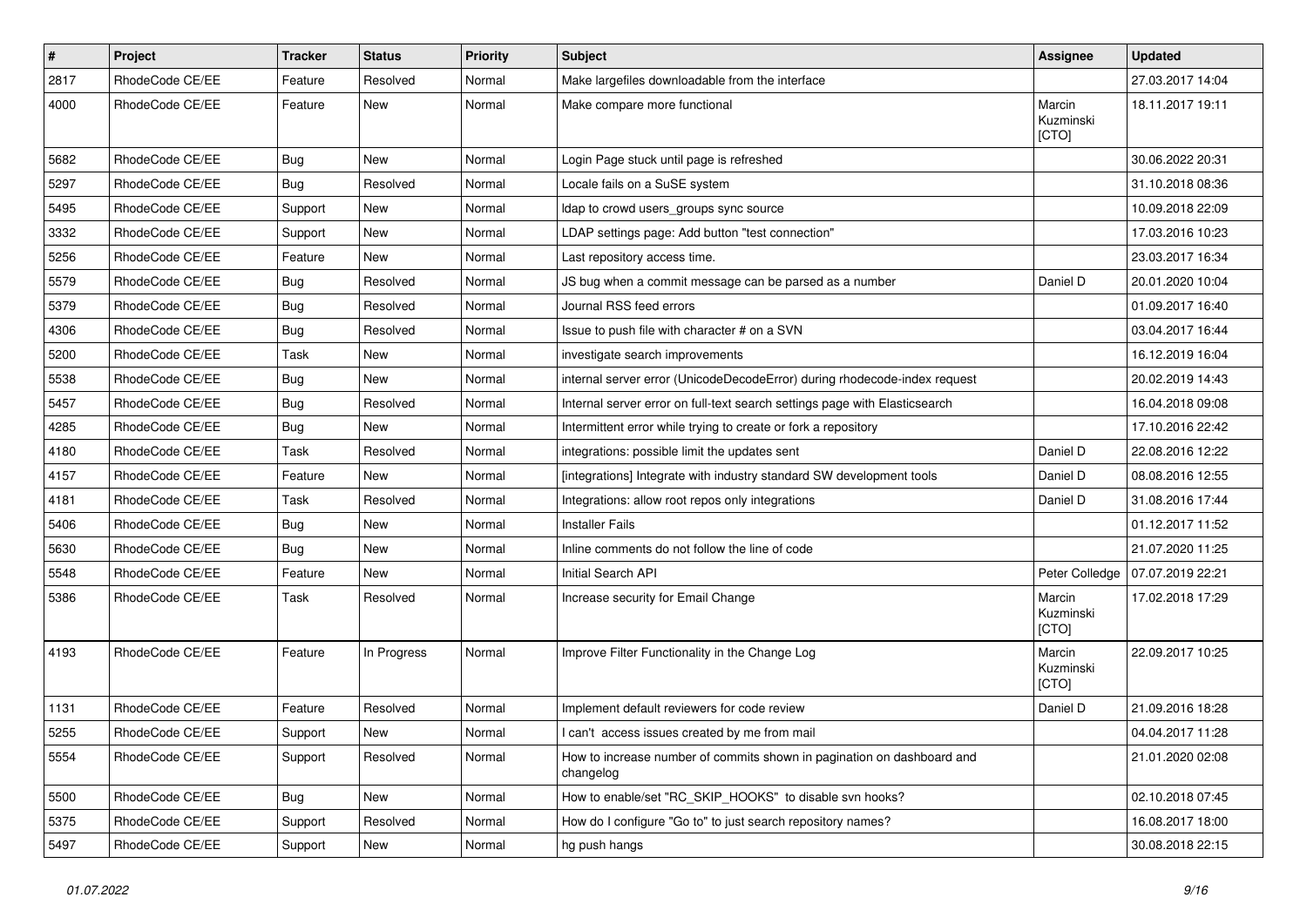| $\pmb{\#}$ | Project         | <b>Tracker</b> | <b>Status</b> | <b>Priority</b> | <b>Subject</b>                                                                                       | Assignee                     | <b>Updated</b>   |
|------------|-----------------|----------------|---------------|-----------------|------------------------------------------------------------------------------------------------------|------------------------------|------------------|
| 5574       | RhodeCode CE/EE | Feature        | Resolved      | Normal          | hg: Information for external hooks                                                                   |                              | 30.07.2020 15:40 |
| 5595       | RhodeCode CE/EE | Feature        | <b>New</b>    | Normal          | Group code review mail notification                                                                  |                              | 03.03.2020 10:17 |
| 5257       | RhodeCode CE/EE | Bug            | New           | Normal          | Git repository with big binary file provokes error and strange behavior/memory leak<br>of RH.        | Marcin<br>Kuzminski<br>[CTO] | 23.03.2017 22:02 |
| 5618       | RhodeCode CE/EE | Support        | <b>New</b>    | Normal          | Getting HTTP 502 Bad Gateway when trying to push (or clone) on a slow network                        |                              | 27.05.2020 21:56 |
| 4203       | RhodeCode CE/EE | Task           | Resolved      | Normal          | Get rid of svn.proxy.parent path root, and replace it with reading storage location<br>from Database | Martin<br>Bornhold           | 22.09.2016 14:31 |
| 5662       | RhodeCode CE/EE | Bug            | New           | Normal          | Full text search not working due to crash in whoosh                                                  |                              | 07.06.2022 08:31 |
| 4277       | RhodeCode CE/EE | Bug            | Resolved      | Normal          | [frontend] System info page does not work correctly in safari.                                       | Martin<br><b>Bornhold</b>    | 04.11.2016 12:08 |
| 3488       | RhodeCode CE/EE | Bug            | Resolved      | Normal          | [frontend, styling] update icon font                                                                 | Lisa Quatmann                | 04.10.2016 13:27 |
| 4254       | RhodeCode CE/EE | Bug            | Resolved      | Normal          | [frontend] 500 Internal Server Error with i18n-ed pages                                              | Lisa Quatmann                | 30.09.2016 14:38 |
| 5213       | RhodeCode CE/EE | Bug            | Resolved      | Normal          | Fixing Apache Proxy timeout issues                                                                   |                              | 14.02.2017 09:44 |
| 4281       | RhodeCode CE/EE | Task           | Resolved      | Normal          | Fix docs on To `increase database performance`                                                       | Marcin<br>Kuzminski<br>[CTO] | 18.10.2016 16:39 |
| 4109       | RhodeCode CE/EE | Bug            | <b>New</b>    | Normal          | [files] The "switch to commit" widget is broken after using browser back button                      |                              | 17.04.2018 21:50 |
| 5610       | RhodeCode CE/EE | Bug            | Resolved      | Normal          | Files navigation looses the at= <name> marker</name>                                                 | Daniel D                     | 03.10.2021 23:23 |
| 4045       | RhodeCode CE/EE | Task           | New           | Normal          | File permissions                                                                                     |                              | 17.04.2018 21:49 |
| 5503       | RhodeCode CE/EE | Support        | <b>New</b>    | Normal          | failed to upgrade to 4.13.3                                                                          |                              | 06.11.2018 18:28 |
| 4035       | RhodeCode CE/EE | Bug            | In Progress   | Normal          | failed to create whoosh index                                                                        | Marcin<br>Kuzminski<br>[CTO] | 06.07.2016 00:04 |
| 3377       | RhodeCode CE/EE | Task           | <b>New</b>    | Normal          | extra fields types extensions                                                                        |                              | 24.03.2016 15:23 |
| 5653       | RhodeCode CE/EE | Feature        | New           | Normal          | Extend SSH clone to support cloning by repo id.                                                      | Marcin<br>Kuzminski<br>[CTO] | 17.02.2021 12:58 |
| 3472       | RhodeCode CE/EE | Feature        | <b>New</b>    | Normal          | Expose unified hooks that can be used in SSH backend                                                 |                              | 14.04.2016 17:54 |
| 5581       | RhodeCode CE/EE | Feature        | Resolved      | Normal          | expose `send email` option in the HTTP API, for `comment commit` and<br>comment pull request         | Daniel D                     | 29.01.2020 11:46 |
| 3486       | RhodeCode CE/EE | Feature        | New           | Normal          | expose origin of permission in perm dict for users                                                   |                              | 06.06.2016 10:54 |
| 5546       | RhodeCode CE/EE | Support        | Resolved      | Normal          | experiments with mercurial 4.9                                                                       |                              | 26.03.2019 09:23 |
| 5553       | RhodeCode CE/EE | Bug            | New           | Normal          | Exceptions Tracker - Exception ID: 140095575901360 after upgrade to the lastes<br>version            | Thierry<br>Wynsdau           | 10.07.2019 10:33 |
| 5444       | RhodeCode CE/EE | Bug            | Resolved      | Normal          | Error while creating a pull request on a Mercurial repository                                        |                              | 17.04.2018 22:29 |
| 5376       | RhodeCode CE/EE | Bug            | Resolved      | Normal          | error: pretxnchangegroup.acl hook failed: acl: user "" denied on branch "default"                    |                              | 16.08.2017 19:45 |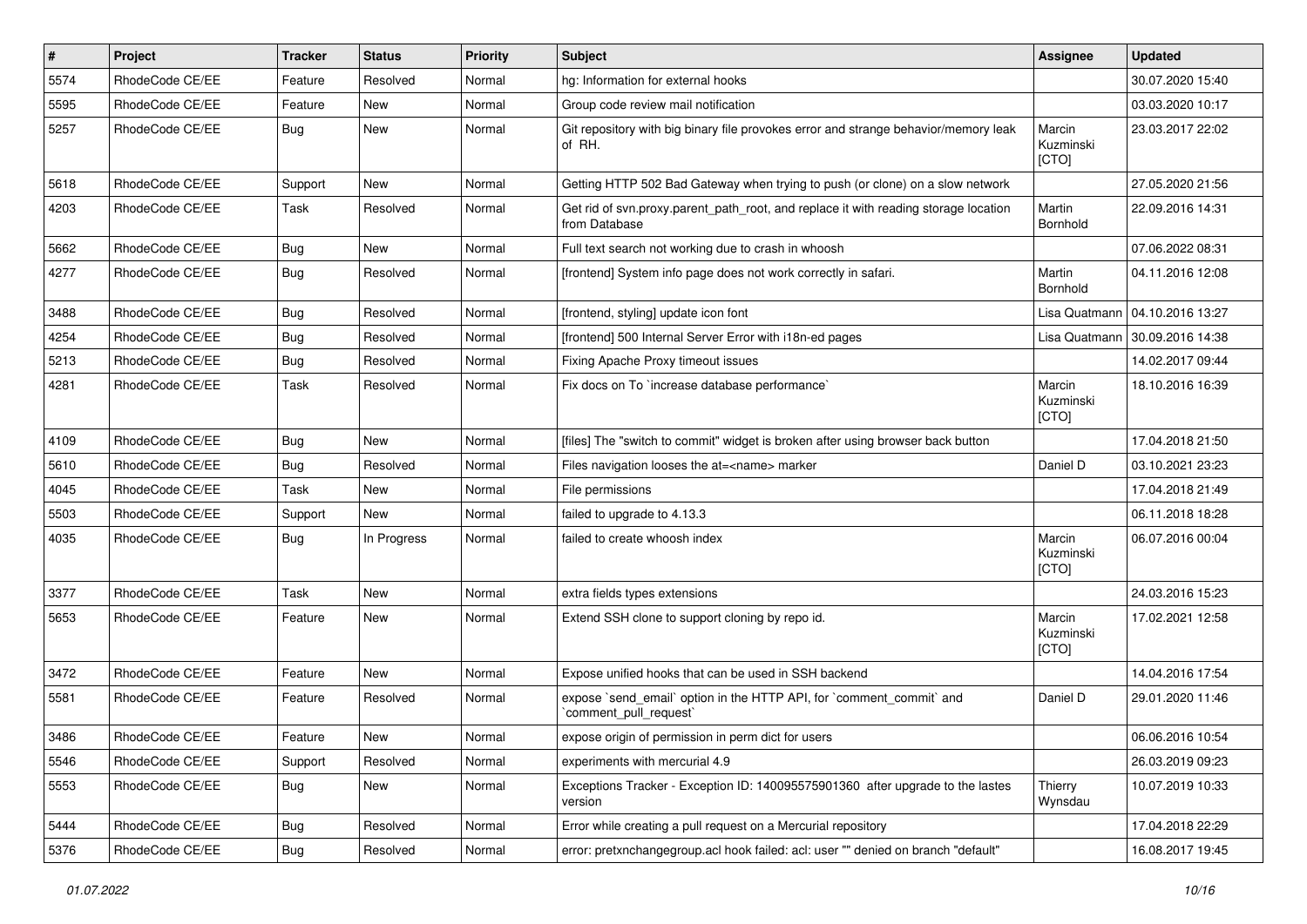| $\sharp$ | Project         | <b>Tracker</b> | <b>Status</b> | <b>Priority</b> | Subject                                                               | <b>Assignee</b>              | <b>Updated</b>   |
|----------|-----------------|----------------|---------------|-----------------|-----------------------------------------------------------------------|------------------------------|------------------|
| 5657     | RhodeCode CE/EE | Bug            | New           | Normal          | Error in maintenance page                                             |                              | 30.03.2021 15:09 |
| 5656     | RhodeCode CE/EE | Bug            | Resolved      | Normal          | Error for branch permission page                                      |                              | 30.04.2021 08:53 |
| 5499     | RhodeCode CE/EE | Support        | New           | Normal          | ERROR [celery.worker.consumer.consumer] consumer: Cannot connect      |                              | 11.09.2018 08:39 |
| 4266     | RhodeCode CE/EE | Bug            | Resolved      | Normal          | Error 500 on integrations page after setting up Webhook               |                              | 17.10.2016 15:35 |
| 4036     | RhodeCode CE/EE | <b>Bug</b>     | Resolved      | Normal          | encrypted clone_uri can throw unicodeerror after key change           | Marcin<br>Kuzminski<br>[CTO] | 27.06.2016 19:38 |
| 5265     | RhodeCode CE/EE | Task           | Resolved      | Normal          | Enable phases support                                                 |                              | 11.05.2017 11:10 |
| 4237     | RhodeCode CE/EE | Task           | Resolved      | Normal          | Enable HTTP support                                                   | Martin<br>Bornhold           | 12.10.2016 11:51 |
| 5304     | RhodeCode CE/EE | Bug            | Resolved      | Normal          | Email template not correct                                            |                              | 31.10.2018 08:36 |
| 5530     | RhodeCode CE/EE | Bug            | Resolved      | Normal          | Email integration has incorrect url                                   |                              | 09.02.2019 10:33 |
| 5381     | RhodeCode CE/EE | Bug            | Resolved      | Normal          | Email integration changeset links invalid                             |                              | 06.09.2017 12:29 |
| 5469     | RhodeCode CE/EE | Feature        | Resolved      | Normal          | elastisearch > 2.x not supported ?                                    |                              | 21.01.2020 02:19 |
| 4296     | RhodeCode CE/EE | Bug            | Resolved      | Normal          | [ee] Can not create pull requests with reviewers.                     | Daniel D                     | 07.11.2016 21:17 |
| 4074     | RhodeCode CE/EE | Feature        | New           | Normal          | Edit review comment                                                   | Bartłomiej<br>Wołyńczyk      | 17.04.2018 21:51 |
| 3351     | RhodeCode CE/EE | Bug            | New           | Normal          | Duplicate IP whitelist entry shows error flash                        |                              | 21.03.2016 15:54 |
| 3382     | RhodeCode CE/EE | <b>Bug</b>     | New           | Normal          | download superrepo with subrepos                                      |                              | 25.03.2016 01:30 |
| 4224     | RhodeCode CE/EE | Bug            | Resolved      | Normal          | [docs] update docs re: removing old instances when switching editions | Lisa Quatmann                | 11.10.2016 15:36 |
| 4675     | RhodeCode CE/EE | Bug            | Resolved      | Normal          | Disk free inodes are displayed incorrectly                            |                              | 13.12.2016 22:41 |
| 4669     | RhodeCode CE/EE | Task           | New           | Normal          | disable pytest sugar on nix-build                                     |                              | 01.12.2016 12:52 |
| 3556     | RhodeCode CE/EE | Task           | Resolved      | Normal          | Disable and rename initial_repo_scan flag                             | Marcin<br>Kuzminski<br>[CTO] | 22.04.2016 14:33 |
| 5629     | RhodeCode CE/EE | Bug            | <b>New</b>    | Normal          | Diff truncated on small files                                         |                              | 21.07.2020 08:58 |
| 4311     | RhodeCode CE/EE | Task           | Resolved      | Normal          | Diffs feedback                                                        | Daniel D                     | 26.11.2016 14:10 |
| 4183     | RhodeCode CE/EE | Feature        | Resolved      | Normal          | Different roles for PR reviewers                                      | Daniel D                     | 12.10.2020 23:13 |
| 3440     | RhodeCode CE/EE | Feature        | <b>New</b>    | Normal          | [design, ux] mock-up user interface for adding a branch/bookmark      |                              | 05.04.2016 09:21 |
| 2744     | RhodeCode CE/EE | Task           | Resolved      | Normal          | Deprecating Internet Explorer                                         |                              | 06.07.2016 12:04 |
| 4238     | RhodeCode CE/EE | Task           | Resolved      | Normal          | default reviewers updates                                             | Daniel D                     | 06.10.2016 14:26 |
| 5601     | RhodeCode CE/EE | Feature        | Resolved      | Normal          | Default navigation should be by branch name not commit id             |                              | 04.06.2020 23:51 |
| 5679     | RhodeCode CE/EE | <b>Bug</b>     | New           | Normal          | Data directory continues to grow until it fills disk partition        |                              | 25.04.2022 11:42 |
| 5496     | RhodeCode CE/EE | Support        | New           | Normal          | database migration 4.11.6 mysql to 4.12.4 postgres                    |                              | 27.08.2018 21:17 |
| 5594     | RhodeCode CE/EE | Bug            | Resolved      | Normal          | Credentials in Repository Settings for Pull requests are exposed      |                              | 28.05.2020 20:25 |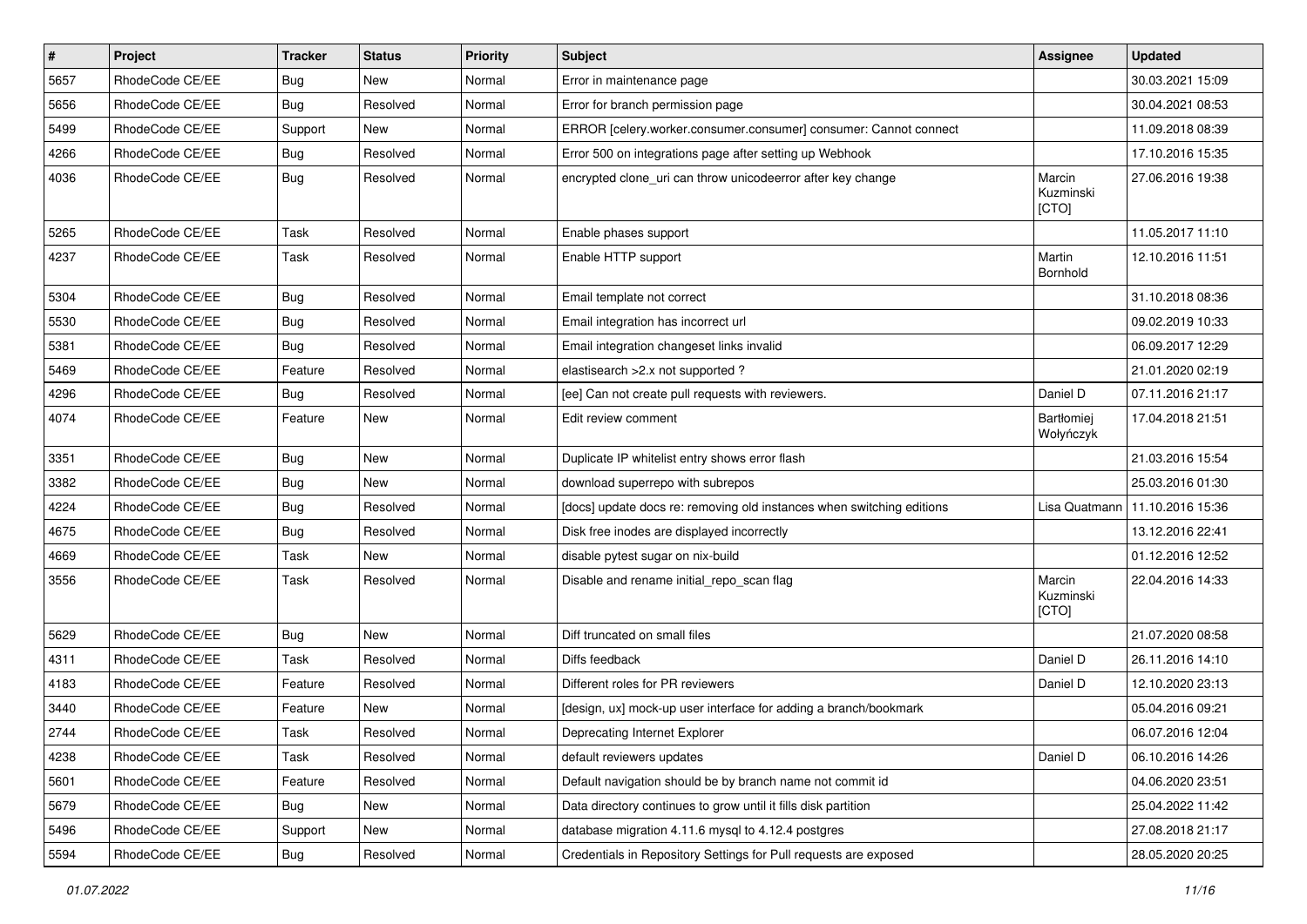| $\vert$ # | Project         | <b>Tracker</b> | <b>Status</b> | <b>Priority</b> | <b>Subject</b>                                                                                        | Assignee                     | <b>Updated</b>   |
|-----------|-----------------|----------------|---------------|-----------------|-------------------------------------------------------------------------------------------------------|------------------------------|------------------|
| 5623      | RhodeCode CE/EE | Bug            | Resolved      | Normal          | Credentials for remote repository URL leaking in Repository Header                                    |                              | 22.07.2020 00:47 |
| 5462      | RhodeCode CE/EE | Bug            | <b>New</b>    | Normal          | create_repo api fails with celery enabled                                                             |                              | 10.07.2018 17:49 |
| 5602      | RhodeCode CE/EE | Feature        | Resolved      | Normal          | Copy full path only copies partial                                                                    | Daniel D                     | 30.03.2020 16:04 |
| 4245      | RhodeCode CE/EE | Task           | Resolved      | Normal          | Convert control command to use http mode by default                                                   | Marcin<br>Kuzminski<br>[CTO] | 14.10.2016 16:13 |
| 5557      | RhodeCode CE/EE | Bug            | Resolved      | Normal          | Consider removing slashes from the RSS feed names                                                     |                              | 31.10.2019 19:54 |
| 4222      | RhodeCode CE/EE | Feature        | New           | Normal          | Configurable detection of READMEs                                                                     |                              | 09.09.2016 10:05 |
| 5371      | RhodeCode CE/EE | Bug            | New           | Normal          | Comment times in Pull Requests are off by 1 day                                                       |                              | 10.04.2018 15:11 |
| 5270      | RhodeCode CE/EE | Task           | <b>New</b>    | Normal          | Comments updates                                                                                      | Bartłomiej<br>Wołyńczyk      | 17.04.2018 21:51 |
| 5273      | RhodeCode CE/EE | Feature        | New           | Normal          | Comment status                                                                                        |                              | 07.04.2017 13:10 |
| 148       | RhodeCode CE/EE | Feature        | New           | Normal          | [comments] Add per file and multiline comments in a changeset                                         |                              | 25.05.2016 10:20 |
| 5654      | RhodeCode CE/EE | Bug            | <b>New</b>    | Normal          | Comment formatting broken when containing @ in a code block                                           |                              | 24.02.2021 12:10 |
| 5603      | RhodeCode CE/EE | Feature        | Resolved      | Normal          | Code search - highlight matching search terms                                                         |                              | 30.03.2020 11:16 |
| 5637      | RhodeCode CE/EE | Feature        | New           | Normal          | Clone URL templates - add per repository/namespace                                                    |                              | 29.10.2020 09:38 |
| 1404      | RhodeCode CE/EE | Bug            | Resolved      | Normal          | clone of really huge git repo (4gb) causes pyro to explode                                            |                              | 07.02.2017 14:52 |
| 4140      | RhodeCode CE/EE | <b>Task</b>    | Resolved      | Normal          | Check middleware chain status, and Verify that special middleware is catching<br>exceptions correctly |                              | 23.08.2016 12:13 |
| 5468      | RhodeCode CE/EE | Support        | New           | Normal          | Check logic for updating last commit for repository groups                                            |                              | 30.08.2018 09:47 |
| 5482      | RhodeCode CE/EE | Bug            | Resolved      | Normal          | Changing a repo's 'Remote pull uri' in its Settings fails with 'No repo type specified'               |                              | 31.10.2018 08:37 |
| 5631      | RhodeCode CE/EE | Feature        | New           | Normal          | Change target of PR                                                                                   |                              | 31.07.2020 17:05 |
| 5461      | RhodeCode CE/EE | Bug            | Resolved      | Normal          | Changes to user group permissions via API are not audit logged                                        |                              | 30.08.2018 09:47 |
| 5490      | RhodeCode CE/EE | Bug            | Resolved      | Normal          | Changes to repo group permissions via API are not audit logged                                        |                              | 28.02.2019 13:52 |
| 5187      | RhodeCode CE/EE | Feature        | Resolved      | Normal          | changelog dynamic loading of commits                                                                  |                              | 12.06.2018 12:31 |
| 5609      | RhodeCode CE/EE | Support        | Resolved      | Normal          | Change git diff algorithm                                                                             |                              | 31.03.2020 22:08 |
| 5600      | RhodeCode CE/EE | Feature        | <b>New</b>    | Normal          | Change default repository landing page                                                                |                              | 27.01.2021 01:04 |
| 3971      | RhodeCode CE/EE | Bug            | Resolved      | Normal          | [ce, vcs] Merge requests/Pull requests failing due to rebase problem                                  | Johannes<br><b>Bornhold</b>  | 19.07.2016 15:54 |
| 3956      | RhodeCode CE/EE | <b>Bug</b>     | New           | Normal          | [ce] - svn commit with all 'None' properties (author, message, etc.)                                  |                              | 23.05.2016 17:22 |
| 4120      | RhodeCode CE/EE | Task           | New           | Normal          | [ce] replace get_repo_nodes api                                                                       | Daniel D                     | 17.04.2018 21:49 |
| 3963      | RhodeCode CE/EE | Bug            | New           | Normal          | [ce] Getting a newly added repo via remap/rescan via api gives no data                                |                              | 27.05.2016 05:02 |
| 3454      | RhodeCode CE/EE | Task           | Feedback      | Normal          | [ce/ee] visually differentiate the two editions                                                       | Marcin<br>Kuzminski<br>[CTO] | 10.08.2016 03:30 |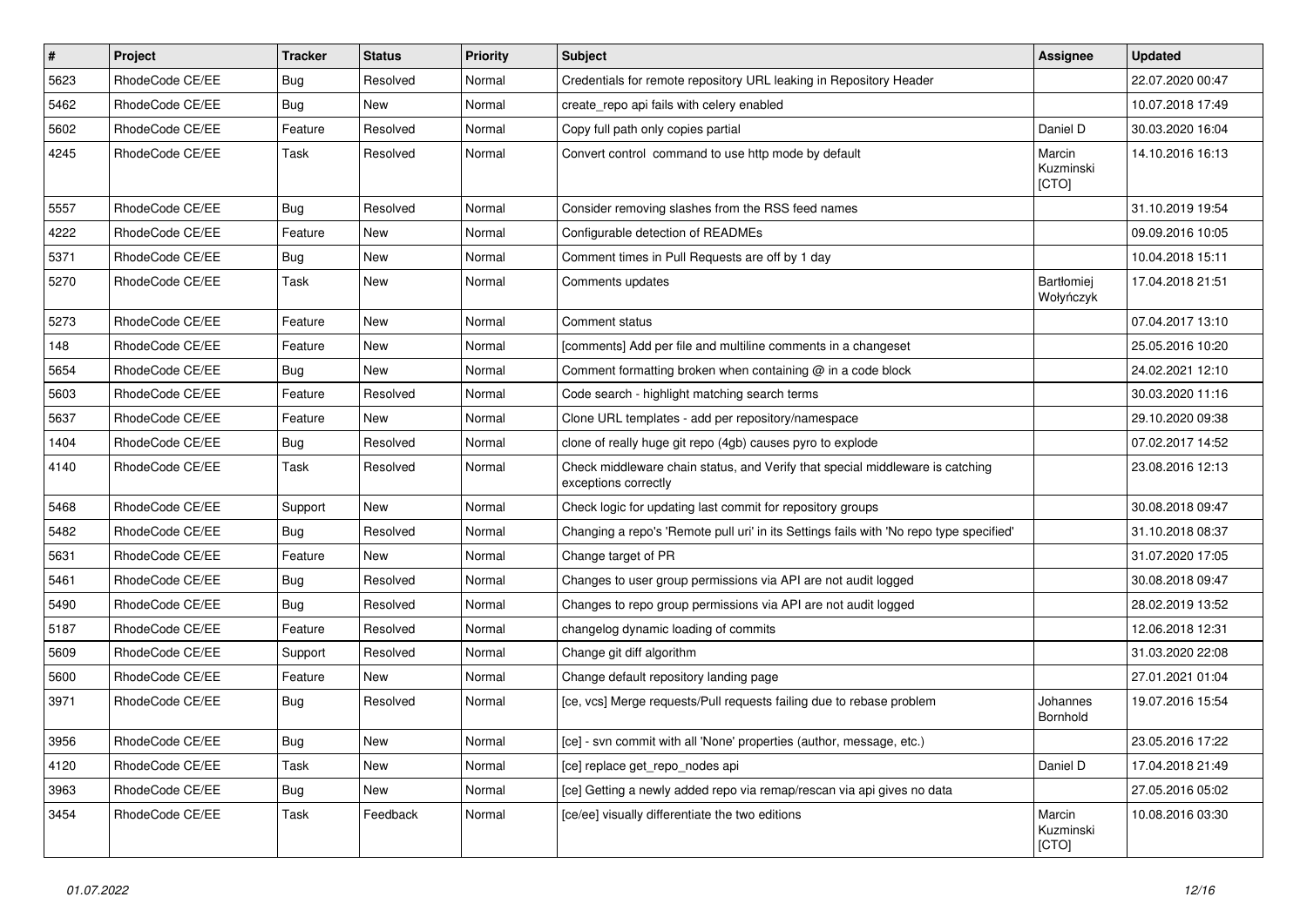| $\vert$ # | Project         | <b>Tracker</b> | <b>Status</b> | <b>Priority</b> | <b>Subject</b>                                                                                | <b>Assignee</b>              | <b>Updated</b>   |
|-----------|-----------------|----------------|---------------|-----------------|-----------------------------------------------------------------------------------------------|------------------------------|------------------|
| 4246      | RhodeCode CE/EE | Task           | New           | Normal          | [ce, ee, vcs, git] add tests for annotated git tags                                           | Daniel D                     | 13.02.2018 18:03 |
| 4256      | RhodeCode CE/EE | Bug            | New           | Normal          | [ce, ee, ux] Source code highlight colors conflict with red/green inserted/deleted<br>blocks  | Daniel D                     | 03.10.2016 05:00 |
| 4288      | RhodeCode CE/EE | Task           | Resolved      | Normal          | [ce, ee] unify controllers that use diffs                                                     | Daniel D                     | 02.08.2017 11:41 |
| 3950      | RhodeCode CE/EE | Bug            | Resolved      | Normal          | [ce, ee] trying to merge pr against a deleted branch/bookmark breaks the pr page              | Martin<br>Bornhold           | 27.10.2016 16:12 |
| 4208      | RhodeCode CE/EE | <b>Bug</b>     | New           | Normal          | [ce, ee] test errors get hidden by error page                                                 | Daniel D                     | 14.09.2016 12:00 |
| 4192      | RhodeCode CE/EE | Feature        | Resolved      | Normal          | [ce, ee] slack/hipchat integrations group commits by branch pushed                            |                              | 09.09.2016 19:01 |
| 4121      | RhodeCode CE/EE | Bug            | Resolved      | Normal          | [ce, ee] server announcement has extra margin                                                 | Lisa Quatmann                | 26.09.2016 14:00 |
| 4110      | RhodeCode CE/EE | Bug            | In Progress   | Normal          | [ce, ee] repos can be named _admin, _static                                                   | Daniel D                     | 20.07.2016 19:51 |
| 4225      | RhodeCode CE/EE | Feature        | Resolved      | Normal          | [ce, ee] repo group integrations cascade to child repo groups                                 | Daniel D                     | 14.09.2016 11:12 |
| 4175      | RhodeCode CE/EE | Feature        | Resolved      | Normal          | [ce, ee] repo group integrations                                                              | Daniel D                     | 16.08.2016 20:00 |
| 4179      | RhodeCode CE/EE | Task           | <b>New</b>    | Normal          | [ce, ee] refine perms summary list                                                            | Daniel D                     | 14.09.2016 12:09 |
| 4092      | RhodeCode CE/EE | Bug            | Feedback      | Normal          | [ce, ee] Redmine/JIRA integrations - smart commits                                            | Daniel D                     | 21.07.2016 12:59 |
| 4091      | RhodeCode CE/EE | Bug            | Resolved      | Normal          | [ce, ee] Redmine integration blocks for 30 seconds if redmine server not available            | Daniel D                     | 15.07.2016 12:26 |
| 4232      | RhodeCode CE/EE | Feature        | New           | Normal          | [ce, ee, pr, compare] redo diffs, support side by side diffs, html diffs                      | Daniel D                     | 25.10.2016 15:40 |
| 4267      | RhodeCode CE/EE | Feature        | Resolved      | Normal          | [ce, ee] jira tracker integration wildcard project key support                                | Daniel D                     | 10.10.2016 20:13 |
| 4211      | RhodeCode CE/EE | Feature        | Resolved      | Normal          | [ce, ee] increase webhook flexibility                                                         | Marcin<br>Kuzminski<br>[CTO] | 20.06.2022 10:55 |
| 4197      | RhodeCode CE/EE | Task           | <b>New</b>    | Normal          | [ce, ee] get list of users with their permissions to a repository                             | Daniel D                     | 22.09.2017 10:30 |
| 4147      | RhodeCode CE/EE | Task           | New           | Normal          | [ce, ee, docs] Events documentation                                                           | Daniel D                     | 15.08.2016 12:33 |
| 4163      | RhodeCode CE/EE | Task           | New           | Normal          | [ce, ee] celery refactor + upgrade                                                            |                              | 15.08.2016 12:32 |
| 4219      | RhodeCode CE/EE | Feature        | Resolved      | Normal          | [ce, ee] Add mandatory reviewers for pull requests                                            | Marcin<br>Kuzminski<br>[CTO] | 20.06.2017 15:23 |
| 3239      | RhodeCode CE/EE | Task           | Resolved      | Normal          | Catch all route for repo page or repo group page is always executing checks for<br>every page |                              | 21.04.2016 11:30 |
| 5605      | RhodeCode CE/EE | Bug            | Resolved      | Normal          | Cannot set subversion compatibility to 1.10                                                   |                              | 30.03.2020 17:27 |
| 5504      | RhodeCode CE/EE | Feature        | New           | Normal          | Buttons to copy commit hash and to expand the commit message in the repo<br>summary view      |                              | 26.10.2018 00:59 |
| 4283      | RhodeCode CE/EE | Task           | Resolved      | Normal          | bump whoosh to 2.7.4 release                                                                  |                              | 13.12.2016 21:08 |
| 5184      | RhodeCode CE/EE | Task           | Resolved      | Normal          | bump pyramid to 1.7.X                                                                         |                              | 06.02.2017 21:50 |
| 2944      | RhodeCode CE/EE | Task           | New           | Normal          | Bump gunicorn to 19.4 version                                                                 |                              | 17.03.2016 12:58 |
| 4666      | RhodeCode CE/EE | Task           | Resolved      | Normal          | Bump git and mercurial to latest versions                                                     |                              | 02.12.2016 19:01 |
| 2882      | RhodeCode CE/EE | Feature        | New           | Normal          | Bulk comment submit                                                                           |                              | 17.03.2016 17:50 |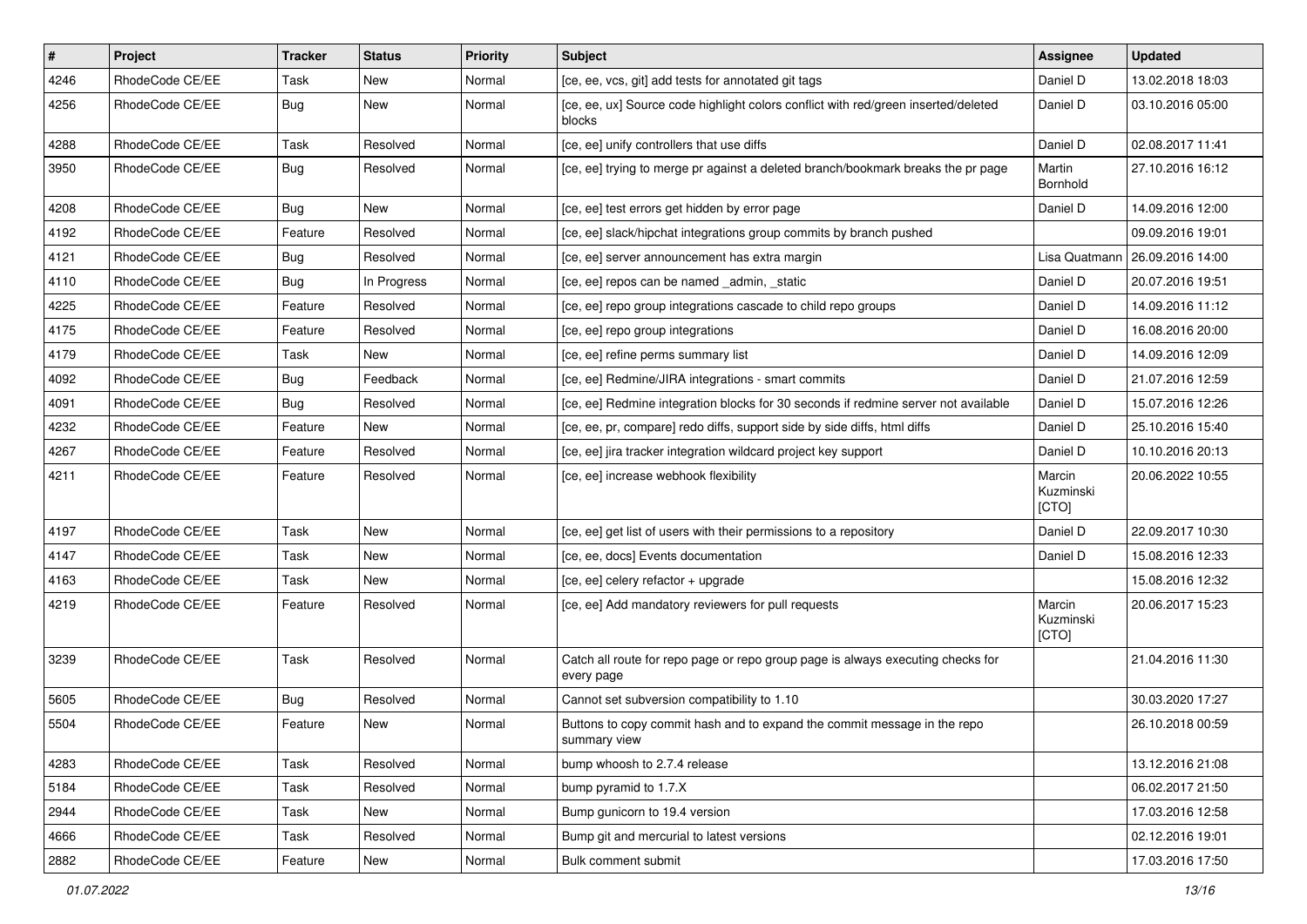| #    | Project         | <b>Tracker</b> | <b>Status</b> | <b>Priority</b> | <b>Subject</b>                                                                                                                                                                       | <b>Assignee</b>              | <b>Updated</b>   |
|------|-----------------|----------------|---------------|-----------------|--------------------------------------------------------------------------------------------------------------------------------------------------------------------------------------|------------------------------|------------------|
| 4271 | RhodeCode CE/EE | Bug            | Resolved      | Normal          | Browsing new repository groups via SVN issue                                                                                                                                         | Martin<br>Bornhold           | 19.10.2016 11:11 |
| 5587 | RhodeCode CE/EE | <b>Bug</b>     | Resolved      | Normal          | Broken metatags in 4.18.1                                                                                                                                                            | Marcin Lulek                 | 29.01.2020 11:46 |
| 4044 | RhodeCode CE/EE | Feature        | Resolved      | Normal          | <b>Branch permissions</b>                                                                                                                                                            |                              | 30.08.2018 09:48 |
| 4272 | RhodeCode CE/EE | Feature        | <b>New</b>    | Normal          | Better SPAM protection                                                                                                                                                               |                              | 12.10.2016 11:14 |
| 4252 | RhodeCode CE/EE | Support        | New           | Normal          | Backup & Recovery                                                                                                                                                                    |                              | 07.10.2016 19:47 |
| 3362 | RhodeCode CE/EE | Task           | <b>New</b>    | Normal          | auth-plugins, indicate visually that plugin is turned on but NOT enabled                                                                                                             |                              | 22.03.2016 19:03 |
| 5321 | RhodeCode CE/EE | Feature        | Resolved      | Normal          | Audit logs                                                                                                                                                                           |                              | 21.06.2017 12:49 |
| 3334 | RhodeCode CE/EE | Bug            | <b>New</b>    | Normal          | Attempt to edit .coveragerc through the online file editor                                                                                                                           |                              | 17.03.2016 13:49 |
| 4301 | RhodeCode CE/EE | Feature        | <b>New</b>    | Normal          | [API] toggle force password reset in api for Idap users                                                                                                                              |                              | 28.10.2016 15:43 |
| 5201 | RhodeCode CE/EE | Task           | Resolved      | Normal          | API: implement describe-methods                                                                                                                                                      |                              | 13.02.2017 15:57 |
| 5527 | RhodeCode CE/EE | Support        | New           | Normal          | API: expose human readable failure reason                                                                                                                                            |                              | 30.01.2019 17:43 |
| 3260 | RhodeCode CE/EE | Task           | New           | Normal          | api: expose get repo node method                                                                                                                                                     |                              | 17.03.2016 12:56 |
| 4290 | RhodeCode CE/EE | Task           | <b>New</b>    | Normal          | Allow to transplant the review status to merged commits                                                                                                                              |                              | 17.04.2018 21:50 |
| 3373 | RhodeCode CE/EE | Feature        | <b>New</b>    | Normal          | Allow to create Bookmarks and Branches from UI                                                                                                                                       |                              | 05.04.2016 09:21 |
| 5617 | RhodeCode CE/EE | Feature        | New           | Normal          | Allow PRs to non-head bookmarks                                                                                                                                                      |                              | 20.05.2020 12:25 |
| 4269 | RhodeCode CE/EE | Support        | Resolved      | Normal          | Allow flash messages to be permanently surpressed                                                                                                                                    | Marcin Lulek                 | 14.10.2016 12:46 |
| 5556 | RhodeCode CE/EE | Bug            | <b>New</b>    | Normal          | After upgrade RhodeCode Enterprise, pull request via API adds repo owner as<br>default reviewer                                                                                      |                              | 01.01.2020 13:09 |
| 5410 | RhodeCode CE/EE | Bug            | New           | Normal          | After converting to CE, we get the following error when trying to view some repos in<br>the UI: "UnicodeDecodeError: 'ascii' codec can't decode byte" (full error in<br>Description) |                              | 25.01.2018 20:45 |
| 4278 | RhodeCode CE/EE | <b>Bug</b>     | Resolved      | Normal          | [admin] Clicking the save button in admin -> settings -> issue tracker leads to<br>exception if no patterns entered.                                                                 | Daniel D                     | 18.10.2016 13:38 |
| 5225 | RhodeCode CE/EE | Task           | Resolved      | Normal          | add tag of author/contribitor to comments                                                                                                                                            |                              | 11.05.2017 11:10 |
| 5229 | RhodeCode CE/EE | Task           | Resolved      | Normal          | add support for https://clipboardjs.com/                                                                                                                                             |                              | 21.01.2020 02:19 |
| 3999 | RhodeCode CE/EE | Feature        | Resolved      | Normal          | Add `send account information` to user creation page                                                                                                                                 |                              | 28.06.2016 15:22 |
| 5405 | RhodeCode CE/EE | Bug            | <b>New</b>    | Normal          | Add repository from UI leads to HTTP/404                                                                                                                                             |                              | 28.11.2017 11:39 |
| 5537 | RhodeCode CE/EE | Task           | Resolved      | Normal          | Add owner to create pull request API                                                                                                                                                 |                              | 28.02.2019 13:52 |
| 3979 | RhodeCode CE/EE | Feature        | New           | Normal          | Add kanban board                                                                                                                                                                     |                              | 05.06.2016 21:20 |
| 4282 | RhodeCode CE/EE | Task           | Resolved      | Normal          | Add inode limit together with disk usage                                                                                                                                             | Marcin<br>Kuzminski<br>[CTO] | 19.10.2016 12:18 |
| 4250 | RhodeCode CE/EE | Bug            | Resolved      | Normal          | Adding a reviewer into existing PR doesn't set a reason.                                                                                                                             | Marcin<br>Kuzminski<br>[CTO] | 07.10.2016 20:05 |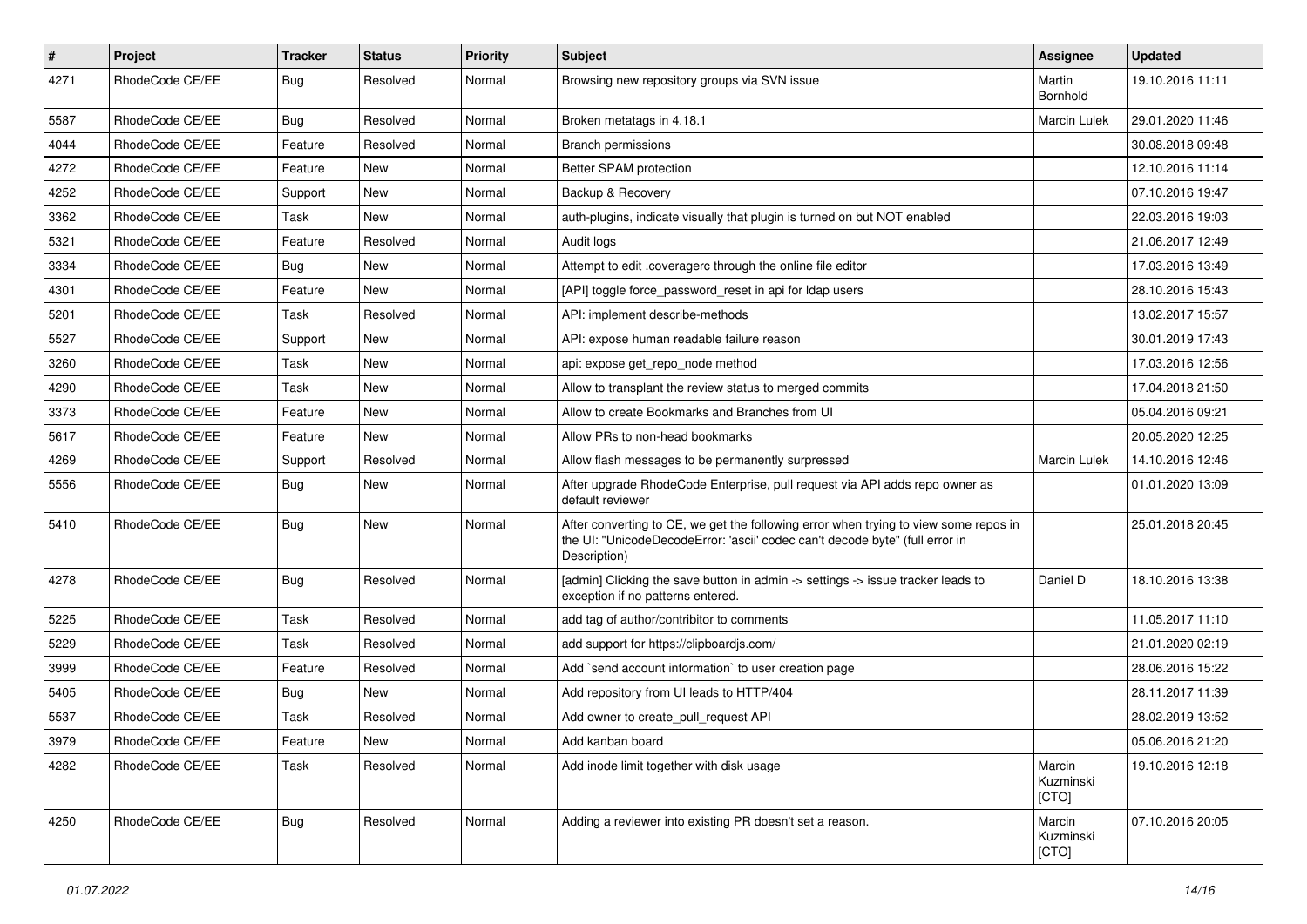| $\sharp$ | Project         | <b>Tracker</b> | <b>Status</b> | <b>Priority</b> | <b>Subject</b>                                                                                                    | <b>Assignee</b>              | <b>Updated</b>   |
|----------|-----------------|----------------|---------------|-----------------|-------------------------------------------------------------------------------------------------------------------|------------------------------|------------------|
| 5611     | RhodeCode CE/EE | Feature        | Resolved      | Normal          | Add information "is the pull request up to date?" in the PR page                                                  |                              | 03.10.2021 23:24 |
| 5641     | RhodeCode CE/EE | Feature        | <b>New</b>    | Normal          | "Add draft" / (x) button usability                                                                                |                              | 30.11.2020 20:53 |
| 4182     | RhodeCode CE/EE | Feature        | New           | Normal          | add direct link from notification to corresponding PR                                                             |                              | 19.08.2016 12:35 |
| 4191     | RhodeCode CE/EE | Feature        | <b>New</b>    | Normal          | Add custom Image logo option to header                                                                            |                              | 22.08.2016 14:49 |
| 5638     | RhodeCode CE/EE | Feature        | New           | Normal          | Add "Copy full url path" button                                                                                   |                              | 05.02.2021 20:23 |
| 3981     | RhodeCode CE/EE | Feature        | Resolved      | Normal          | Add cloud hosting like Gitlab, GitHub                                                                             |                              | 02.03.2020 09:14 |
| 3980     | RhodeCode CE/EE | Feature        | New           | Normal          | Add CI engine                                                                                                     |                              | 05.06.2016 21:32 |
| 3978     | RhodeCode CE/EE | Feature        | <b>New</b>    | Normal          | Add bug tracker                                                                                                   |                              | 05.06.2016 21:20 |
| 5404     | RhodeCode CE/EE | Task           | <b>New</b>    | Normal          | Add an option to detach review rules when deleting an user                                                        |                              | 22.11.2017 11:23 |
| 1457     | RhodeCode CE/EE | Feature        | <b>New</b>    | Normal          | add allow permissions inheritance on repo groups                                                                  |                              | 22.09.2017 10:27 |
| 5218     | RhodeCode CE/EE | Bug            | New           | Normal          | 500 when forking repository, when using special chars in password.                                                |                              | 19.02.2017 21:46 |
| 5550     | RhodeCode CE/EE | Bug            | New           | Normal          | 500 Internal Server Error   The server has either erred or is incapable of performing<br>the requested operation. |                              | 18.04.2019 17:12 |
| 4274     | RhodeCode CE/EE | Bug            | Resolved      | Normal          | 500 error when push big objects                                                                                   |                              | 13.02.2017 19:53 |
| 3549     | RhodeCode CE/EE | Bug            | Resolved      | Normal          | [4.0.0 regression], file source links use last commit id instead of current commit id                             | Marcin<br>Kuzminski<br>[CTO] | 21.04.2016 16:10 |
| 5227     | RhodeCode CE/EE | Bug            | <b>New</b>    | Normal          | 400 during a svn checkout, file with special chars                                                                |                              | 23.02.2017 17:43 |
| 5522     | RhodeCode CE/EE | Bug            | Resolved      | Low             | vcsserver fails when url contains extra "/"                                                                       |                              | 28.02.2019 13:52 |
| 5441     | RhodeCode CE/EE | Feature        | <b>New</b>    | Low             | Some files not parsed as XML files                                                                                | Marcin<br>Kuzminski<br>[CTO] | 12.06.2018 12:23 |
| 5460     | RhodeCode CE/EE | Bug            | New           | Low             | Repo creation stuck when remote clone returns partial http code 500                                               |                              | 06.07.2018 19:14 |
| 5207     | RhodeCode CE/EE | Task           | Resolved      | Low             | Release 4.6.1                                                                                                     |                              | 13.02.2017 18:04 |
| 5442     | RhodeCode CE/EE | Feature        | Resolved      | Low             | Preview of Jupyter notebooks                                                                                      | Marcin<br>Kuzminski<br>[CTO] | 16.01.2019 16:33 |
| 3615     | RhodeCode CE/EE | Bug            | <b>New</b>    | Low             | (OperationalError) too many SQL variables on admin journal page                                                   |                              | 06.05.2016 11:45 |
| 5643     | RhodeCode CE/EE | Feature        | Resolved      | Low             | jump to bottom of review                                                                                          |                              | 30.04.2021 08:53 |
| 5575     | RhodeCode CE/EE | Bug            | Resolved      | Low             | Filtering username containing '-' does not work in Admin audit log panel                                          |                              | 20.01.2020 10:04 |
| 5613     | RhodeCode CE/EE | Feature        | New           | Low             | Feature Request: Issue tracker link in new tab/window                                                             |                              | 03.10.2021 23:25 |
| 4259     | RhodeCode CE/EE | Task           | Resolved      | Low             | Events, create post-create-user event                                                                             | Daniel D                     | 30.01.2017 20:11 |
| 4155     | RhodeCode CE/EE | Bug            | Resolved      | Low             | Date of Last Change is not displayed correctly                                                                    | Marcin<br>Kuzminski<br>[CTO] | 21.01.2020 02:20 |
| 5612     | RhodeCode CE/EE | <b>Bug</b>     | New           | Low             | CPU cores getting maxed out by VCSServer on Repository Size request                                               |                              | 03.10.2021 23:25 |